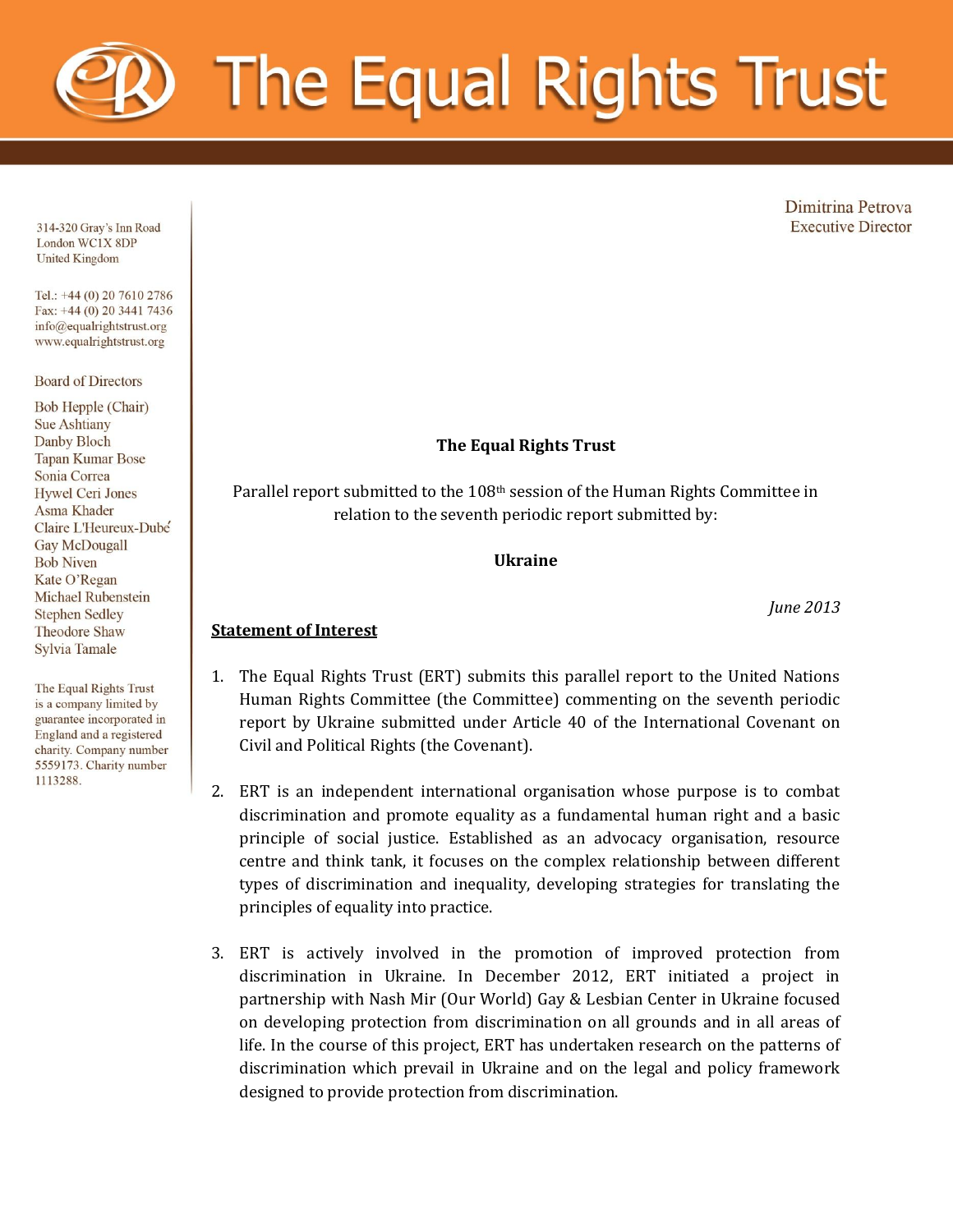#### **Introduction**

- 4. This submission focuses on the extent to which Ukraine has met its obligations to respect, protect and fulfil the right to non-discrimination. Thus, the submission is concerned with Ukraine's performance under two articles of the Covenant: Article 2(1), which requires that states parties respect and ensure the enjoyment of the rights provided in the Covenant without distinction, and Article 26, which, as the Committee has stated, provides an "autonomous right"<sup>1</sup> to non-discrimination. The main focus of the recommendations made in this submission is on measures required to bring Ukraine's law, policy and practice in line with its obligations, arising under Article 26, to respect, protect and fulfil the right to nondiscrimination as an autonomous right "not limited to those rights which are provided for in the Covenant".<sup>2</sup>
- 5. In assessing Ukraine's adherence to its obligations under Articles 2(1) and 26, the submission relies, in part, on the interpretation of these provisions which has been provided by the Committee in its General Comment No. 18. In particular, we hope that this submission will respond to the Committee's wish to be informed of the existence of discrimination in fact and about "legal provisions and administrative measures directed at diminishing or eliminating such discrimination".<sup>3</sup>
- 6. The submission also relies upon the Declaration of Principles on Equality (the Declaration),<sup>4</sup> a document of international best practice on equality. The Declaration was drafted and adopted in 2008 by 128 prominent human rights and equality advocates and experts, and has been described as "the current international understanding of Principles on Equality".<sup>5</sup> It has also been endorsed by the Parliamentary Assembly of the Council of Europe.<sup>6</sup>
- 7. This submission is divided into four parts. The first addresses paragraph 3 of the list of issues to be taken up in connection with the consideration of the seventh periodic report of Ukraine, adopted by the Committee at its  $106<sup>th</sup>$  session, namely the protection of the rights to equality and non-discrimination in the Constitution and national law of Ukraine. The second addresses other problems with the Law "On the principles of preventing and combating discrimination" adopted on 6 September 2012, the principal legislation providing protection

<sup>1</sup> Human Rights Committee, *General Comment No. 18: Non-discrimination*, 1989, Para 12.

<sup>2</sup> Ibid., Para 12.

<sup>3</sup> Ibid., Para 10.

<sup>4</sup> *Declaration of Principles on Equality*, The Equal Rights Trust, London, 2008.

<sup>5</sup> *Naz Foundation v. Government of NCT of Delhi and Others* WP(C) No.7455/2001, Para. 93.

<sup>6</sup> Parliamentary Assembly of the Council of Europe, *Resolution and Recommendation: The Declaration of Principles on Equality and activities of the Council of Europe*, REC 1986 (2011), 25 November 2011, available at: http://assembly.coe.int/ASP/Doc/ATListingDetails\_E.asp?ATID=11380.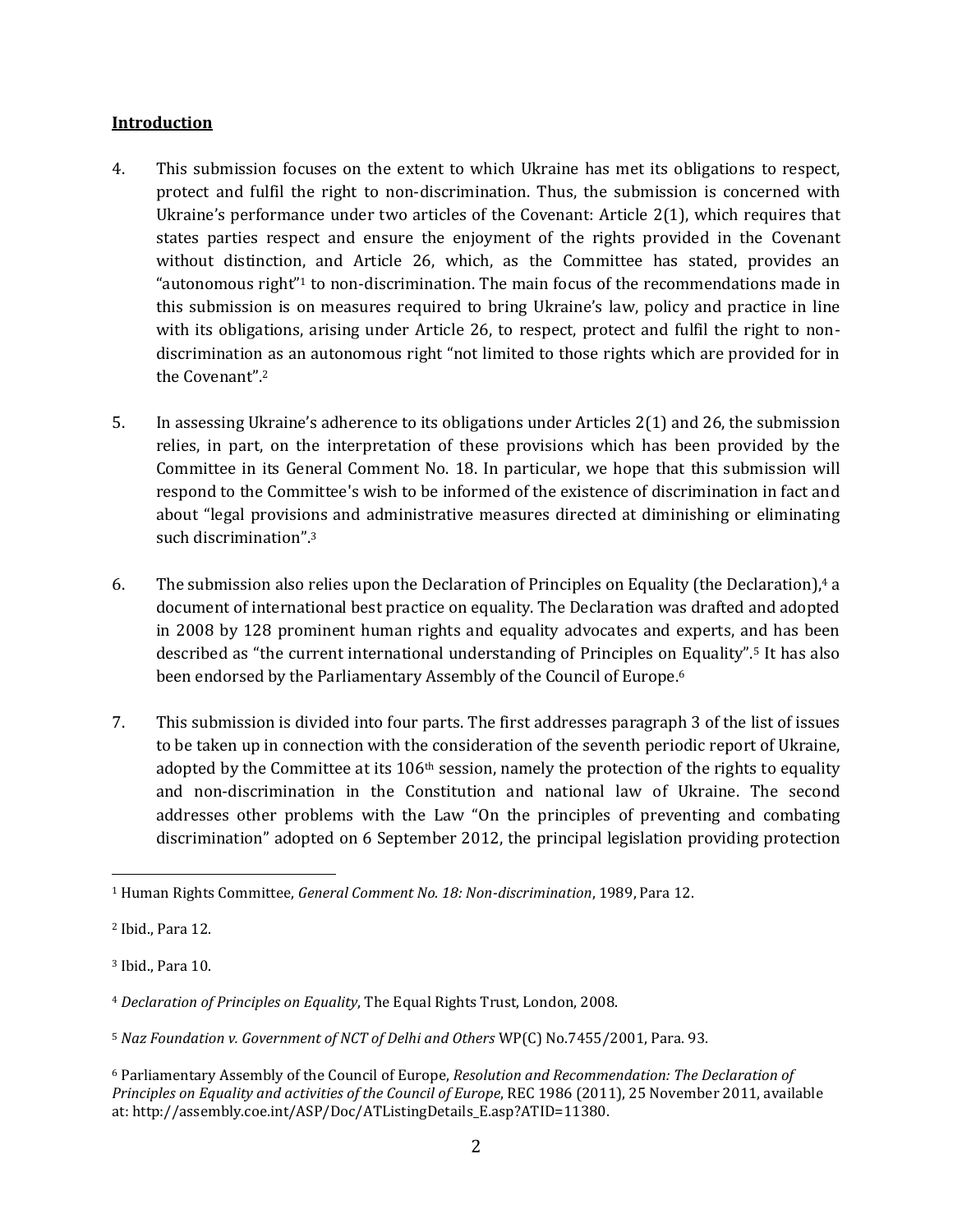from discrimination in Ukraine. The third part of the submission addresses paragraph 4(b) of the list of issues, namely Draft Law 0945 (formerly Draft Law 8711) and its compatibility with the Covenant. The fourth and final part addresses other legislation in Ukraine – beyond Draft Law 0945 – which is incompatible with the right to equality.

## **List of Issues: Paragraph 3: Prohibition of Discrimination in the Constitutional and National Law**

- 8. The Committee asked "whether Ukraine planned to include in the Constitution the right to equality and non-discrimination for all, (...) not just for citizens".<sup>7</sup> As the Committee has noted, the rights to equality and non-discrimination contained within Article 25 of the Constitution of Ukraine apply only to citizens. This is in contrast to other rights protected under the Constitution, such as the right to a private and family life (Article 32) and the right to freedom of thought and speech (Article 34), which are guaranteed to all persons in Ukraine.
- 9. As is stated in Article 1 of the Universal Declaration of Human Rights, "All human beings are born free and equal in dignity and rights". Indeed, this is reflected in Article 21 of the Constitution of Ukraine itself which states that "All people shall be free and equal in their dignity and rights". Similarly, the Covenant is clear that Covenant rights in Article 2 must be guaranteed for "all individuals within its [the State's] territory" without discrimination, and Article 26 guarantees the right to non-discrimination for "all persons". Principle 1 of the Declaration of Principles of Equality provides that the right to equality is the right "of all human beings".<sup>8</sup>
- 10. The restriction of the constitutional rights to equality and non-discrimination to Ukrainian citizens, rather than all persons in Ukraine is therefore non-compliant with Articles 2(1) and 26 of the Covenant. It excludes significant groups of people, including stateless persons, immigrants, and other non-citizens in Ukraine, from the fundamental protection provided in Article 25. ERT is unaware of any plans by the Government of Ukraine to amend the Constitution so as to provide that Article 25 applies to all persons in Ukraine.

## 11. **ERT urges the Committee to recommend that Ukraine amend Article 25 of the Constitution as soon as practicable to ensure compliance with the Covenant.**

12. The Committee also asked whether the Law "On the principles of preventing and combating discrimination" adopted on 6 September 2012 (the Anti-Discrimination Law) **(a)** addresses

<sup>7</sup> Human Rights Committee, *List of issues to be taken up in connection with the consideration of the seventh periodic report of Ukraine, adopted by the Committee at its 106th session (15 October–2 November 2012)*, 23 November 2012, UN Doc. CCPR/C/UKR/Q/7, Para 3.

<sup>8</sup> See above, note 4, Principle 1, p. 5.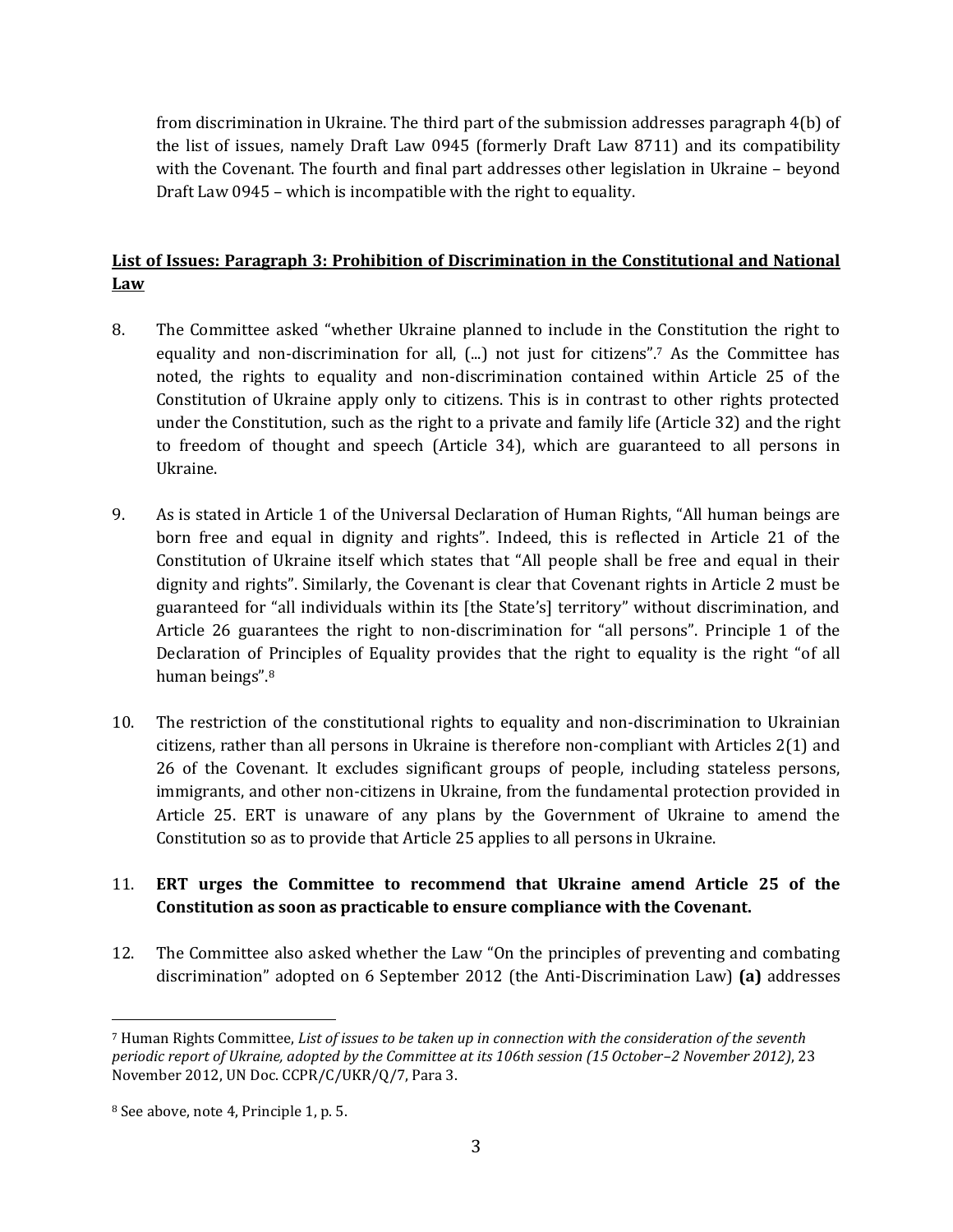discrimination in all areas of life; **(b)** defines direct and indirect, as well as *de facto* and *de jure* discrimination; **(c)** contains a comprehensive list of grounds for discrimination, including discrimination based on sexual orientation and gender identity; **(d)** provides for remedies to victims of discrimination; and **(e)** establishes a mechanism for the effective implementation of its provisions in practice.<sup>9</sup> We provide information in response to each of these questions below.

- 13. **(a)** The scope of the Anti-Discrimination Law is contained in Article 4 which covers many, but not all, areas of life where protection from discrimination is required. The scope is defined as: public and political activities; the civil service and local government; justice; labour relations; healthcare; education; social security; housing relations; access to goods and services; and other areas of public life. None of these terms is defined further in the Anti-Discrimination Law.
- 14. This list contains a number of omissions, many of which have been highlighted by Christian Ahlund and Winnie Sordrager of the European Commission against Racism and Intolerance in their comments on the Anti-Discrimination Law. <sup>10</sup> In particular, Article 4 does not state clearly that the Anti-Discrimination Law applies to the private sector as well as public life. Whilst the scope does include areas such as labour relations, housing, and goods and services, the scope is defined by reference to "areas of public life" which could be interpreted as being restricted only to relations between individuals and state authorities. The term "justice" ought to be amended to "the judicial system". Other key areas of life are clearly omitted, including membership of clubs and organisations, transport, welfare and pensions, training related to employment, and the exercise of economic activity.
- 15. The Human Rights Committee has interpreted Article 26 of the Covenant as "prohibit[ing] discrimination in law or in fact in any field regulated and protected by public authorities".<sup>11</sup> Drawing inspiration from this, and other international human rights instruments, the Declaration of Principles of Equality defines the scope of the right to equality as "all areas of activity regulated by law".<sup>12</sup> As the omissions listed above indicate, the scope of the Anti-Discrimination Law as defined in Article 4 does not cover "all areas of life regulated by law" and falls short of the requirements of the Covenant.

<sup>&</sup>lt;sup>9</sup> See above, note 7.

<sup>10</sup> Ahlund, C., and Sorgdrager, W., Comments on the Draft Law on the Principles of Prevention and Combating Discrimination in Ukraine, 2012, available at:

http://www.ombudsman.gov.ua/en/index.php?option=com\_content&view=article&id=1383:comments-onthe-draft-law-on-the-principles-of-prevention-and-combating-discrimination-inukraine&catid=217:2012&Itemid=226.

<sup>11</sup> See above, note 1, Para 12.

<sup>12</sup> See above, note 4, Principle 8, p. 6.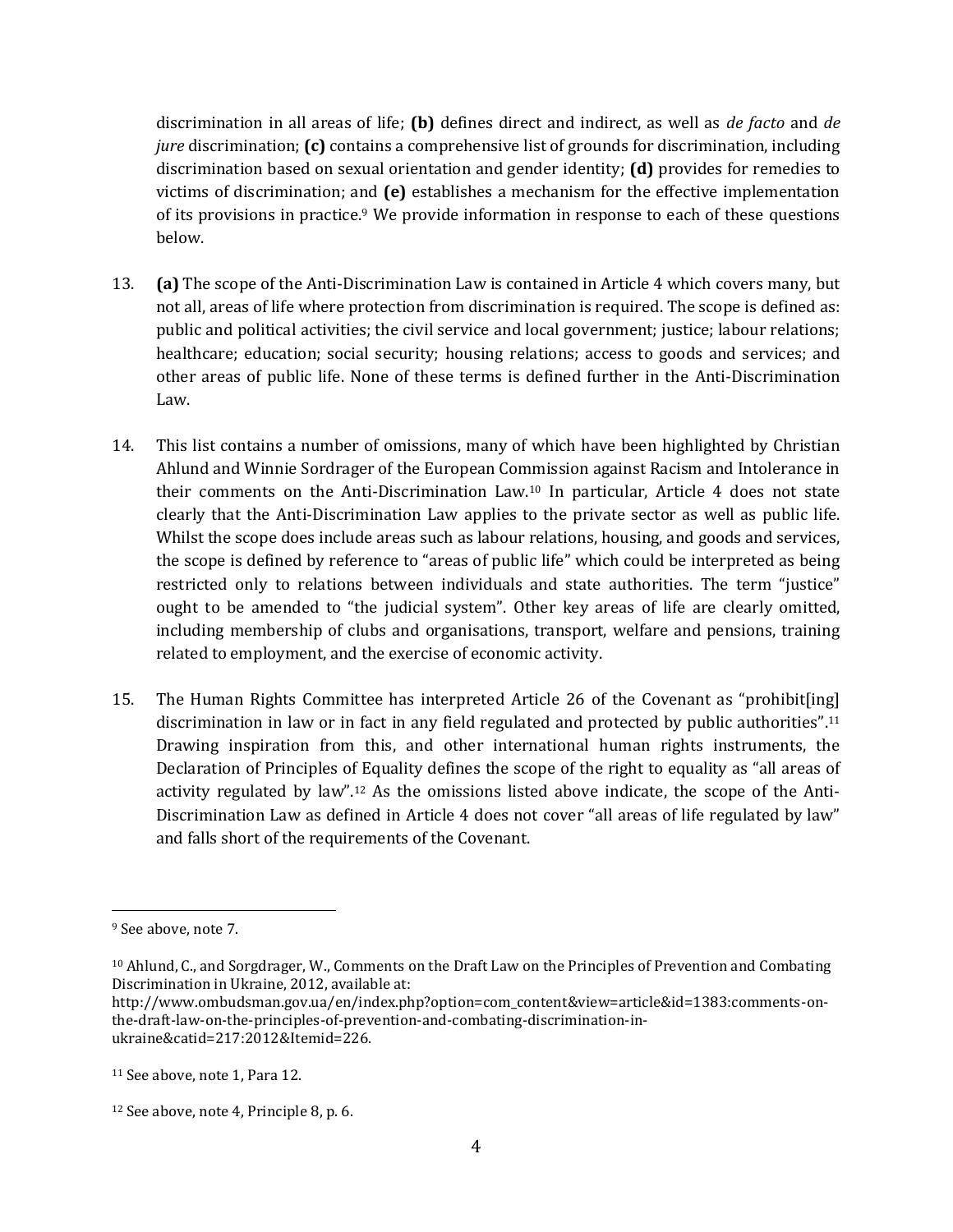## 16. **ERT therefore urges the committee to recommend that the scope of the Law in Article 4 be expanded to cover all areas of activity regulated by law.**

17. **(b)** The Law defines direct discrimination in Article 1(6) as:

*(...) decisions, actions or inactions which result in instances whereby an individual and / or group of persons are treated less favourably based on certain attributes than other persons in a similar situation.*

18. Principle 5 of the Declaration of Principles on Equality defines direct discrimination as follows:

> *Direct discrimination occurs when for a reason related to one or more prohibited grounds a person or group of persons is treated less favourably than another person or another group of persons is, has been, or would be treated in a comparable situation; or when for a reason related to one or more prohibited grounds a person or group of persons is subjected to a detriment. Direct discrimination may be permitted only very exceptionally, when it can be justified against strictly defined criteria.*

- 19. Comparing the two, it is clear that the definition in the Law has two significant weaknesses. First, by using the present tense, "are treated less favourably (...) than other persons", as opposed to the terminology used in the Declaration of Principles of Equality, namely "is treated less favourably than another person or another group of persons *is, has been, or would be treated*", the definition is unnecessarily restrictive and excludes from its scope both historic and pre-emptive claims. Second, the definition does not include the second situation in the Declaration's definition of direct discrimination, namely "when, for a reason related to one or more prohibited grounds a person or group of persons is subjected to a detriment". This second situation does not require there to be a comparator when assessing whether there has been discrimination, and so provides protection in situations where a person suffers harm because of their possession of a particular characteristic, but is unable to identify another person who benefits or does not suffer the harm because of the absence of such a characteristic. By failing to include this second situation in the definition, the level of protection is unnecessarily reduced.
- 20. The Committee should be aware that the Government of Ukraine has put forward a Draft Law which would amend the Anti-Discrimination Law,<sup>13</sup> including the definitions in Article 1. The Draft Law would provide for a new definition of direct discrimination as follows:

*(...) situations in which an individual and / or a group of persons, because of certain attributes, are treated, appear to be treated, or may be treated* 

<sup>&</sup>lt;sup>13</sup> Draft Law 2342 "On Amendments to Certain Legislative Acts of Ukraine on Prevention and Combating discrimination in Ukraine".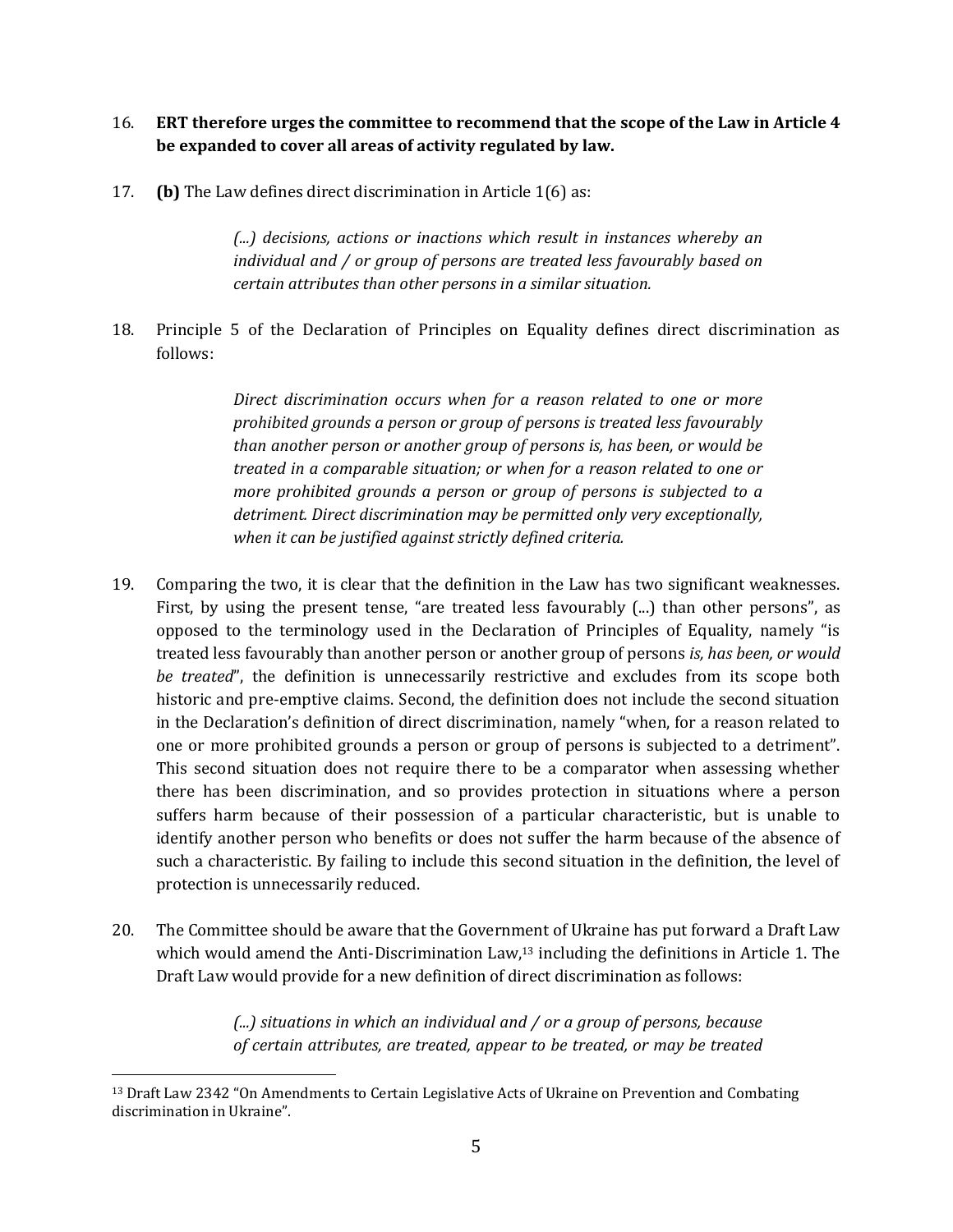*less favourably than another individual and / or group of persons in a similar situation.*

- 21. Whilst this new definition addresses the first weakness of the current definition, it fails to address the second.
- 22. **ERT would therefore urge the Committee to recommend that the definition of direct discrimination in Article 1(6) of the Anti-Discrimination Law be amended as soon as possible to bring it in line with the Declaration and the Covenant.**
- 23. The Law defines indirect discrimination in Article 1(3) as:

*(...) decisions, actions or inactions, legal provisions or evaluation criteria, conditions or practices which are formally identical, but during their exercise or implementation restrictions or privileges in respect of an individual and / or a group of persons appear or may appear on grounds of certain attributes, unless such decisions, actions or inactions, legal provisions or evaluation criteria, conditions or practices are objectively justified by the aim of ensuring equal opportunities to an individual or groups of persons to exercise the equal rights and freedoms granted by the Constitution and laws of Ukraine.*

24. Principle 5 of the Declaration of Principles on Equality defines indirect discrimination as follows:

> *Indirect discrimination occurs when a provision, criterion or practice would put persons having a status or a characteristic associated with one or more prohibited grounds at a particular disadvantage compared with other persons, unless that provision, criterion or practice is objectively justified by a legitimate aim, and the means of achieving that aim are appropriate and necessary.*

25. The first half of section 1(3), which defines what constitutes indirect discrimination, is broadly in line with the definition in the Declaration. However, the second half of the definition in section 1(3), which provides an area of exception to the prohibition on indirect discrimination where an action is "objectively justified by the aim of ensuring equal opportunities to an individual or groups of persons to exercise the equal rights and freedoms granted by the Constitution and laws of Ukraine", is clearly inconsistent with the Declaration. The Declaration provides that exceptions to indirect discrimination must be "objectively justified by a legitimate aim, and the means of achieving that aim are appropriate and necessary". This definition reflects that which has been used by the Committee itself, namely that "the criteria for [any] differentiation are reasonable and objective and if the aim is to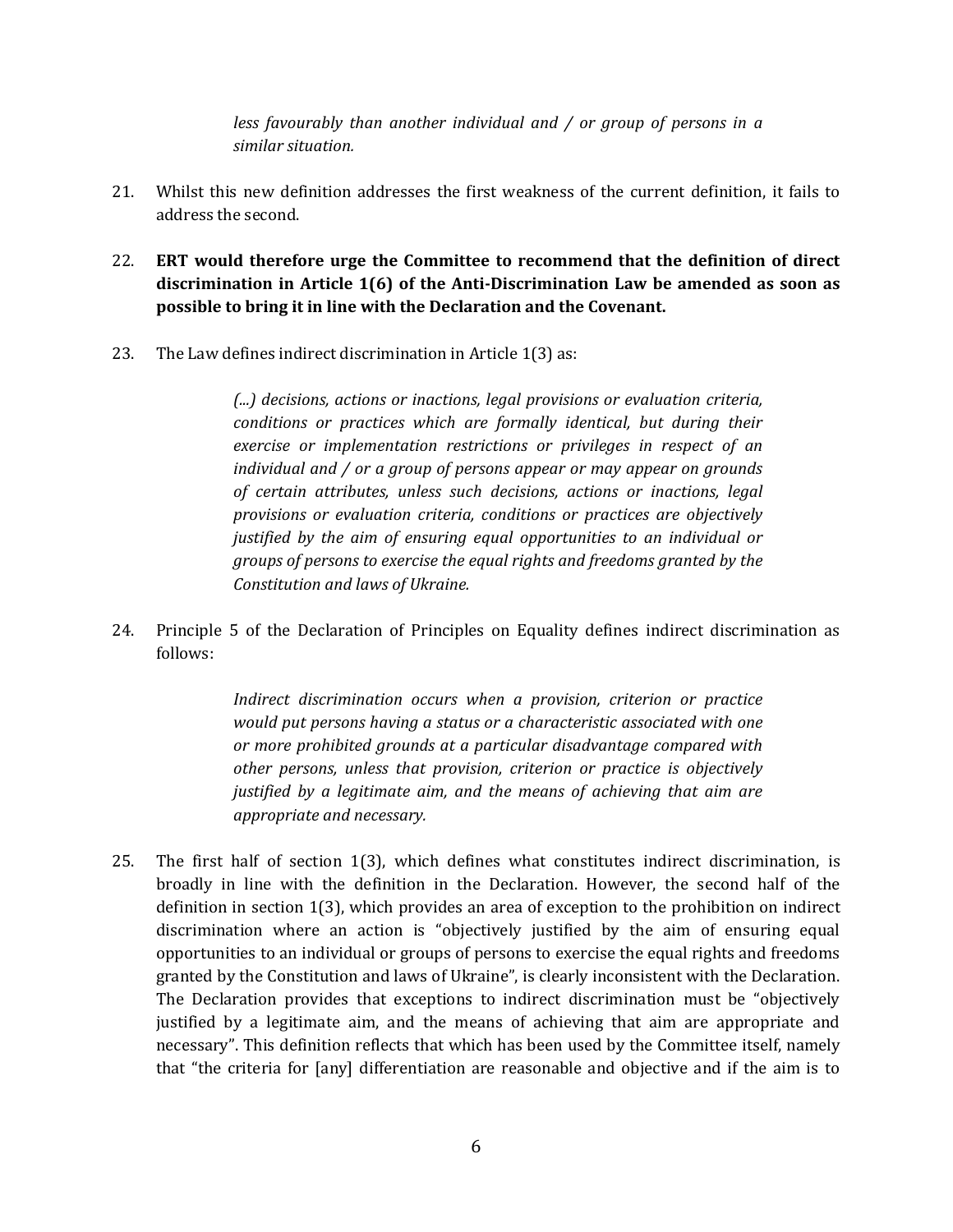achieve a purpose which is legitimate under the Covenant".<sup>14</sup> The terminology of the exception in Article 1(3) appears to confuse justifiable indirect discrimination with positive action. Therefore, ERT believes that the definition in Article 1(3) risks confusion and misinterpretation, and potentially injustice if interpreted strictly.

26. The Draft Law would provide for a new definition of indirect discrimination as follows:

*(...) situations in which, as the result of the exercise or application of formally neutral legal provisions, evaluation criteria, rules, requirements or practices for an individual and / or a group of persons, because of certain attributes, they are placed, or may be placed, in a less favourable position, except when the exercise or application pursues a legitimate, objectively reasonable aim, and the methods of achievement are appropriate and necessary.*

- 27. ERT believes that this new definition would address the weaknesses in the current definition and would be in line with the Declaration and the Covenant.
- 28. **ERT would therefore urge the Committee to recommend that the definition of indirect discrimination in Article 1(3) be amended as soon as possible to bring it in line with the Declaration and the Covenant.**
- 29. In addition to defining and prohibiting both direct and indirect discrimination as detailed above, the Law also contains a separate, general definition of discrimination *per se*. Article 1(2) defines "discrimination" as:

*(...) decisions, actions or inactions, which are directed to establish restrictions or create privileges to an individual and / or a group of persons on grounds of race, colour, political, religious or other beliefs, sex, age, disability, ethnic or social origin, marital and property status, place of residence, language or other characteristics (hereinafter – certain attributes) if they preclude the recognition and exercise of human and citizen's rights and freedoms on equal grounds.*

30. Christian Ahlund and Winnie Sordrager have highlighted two significant problems with this definition in their comments. First, international law and best practice dictates that discrimination should be defined as either "direct" or "indirect" and unambiguous definitions for both have been developed which are widely accepted. There is therefore no need for a separate definition of discrimination – this risks confusion and misinterpretation. Second, the definition of discrimination provided in Article 1(2) refers to "decisions, actions or inactions, which are *directed* to establish restrictions or create privileges" thereby appearing to require intent for discrimination to be established. This is contrary to the interpretation of the term

<sup>14</sup> See above, note 1, Para 13.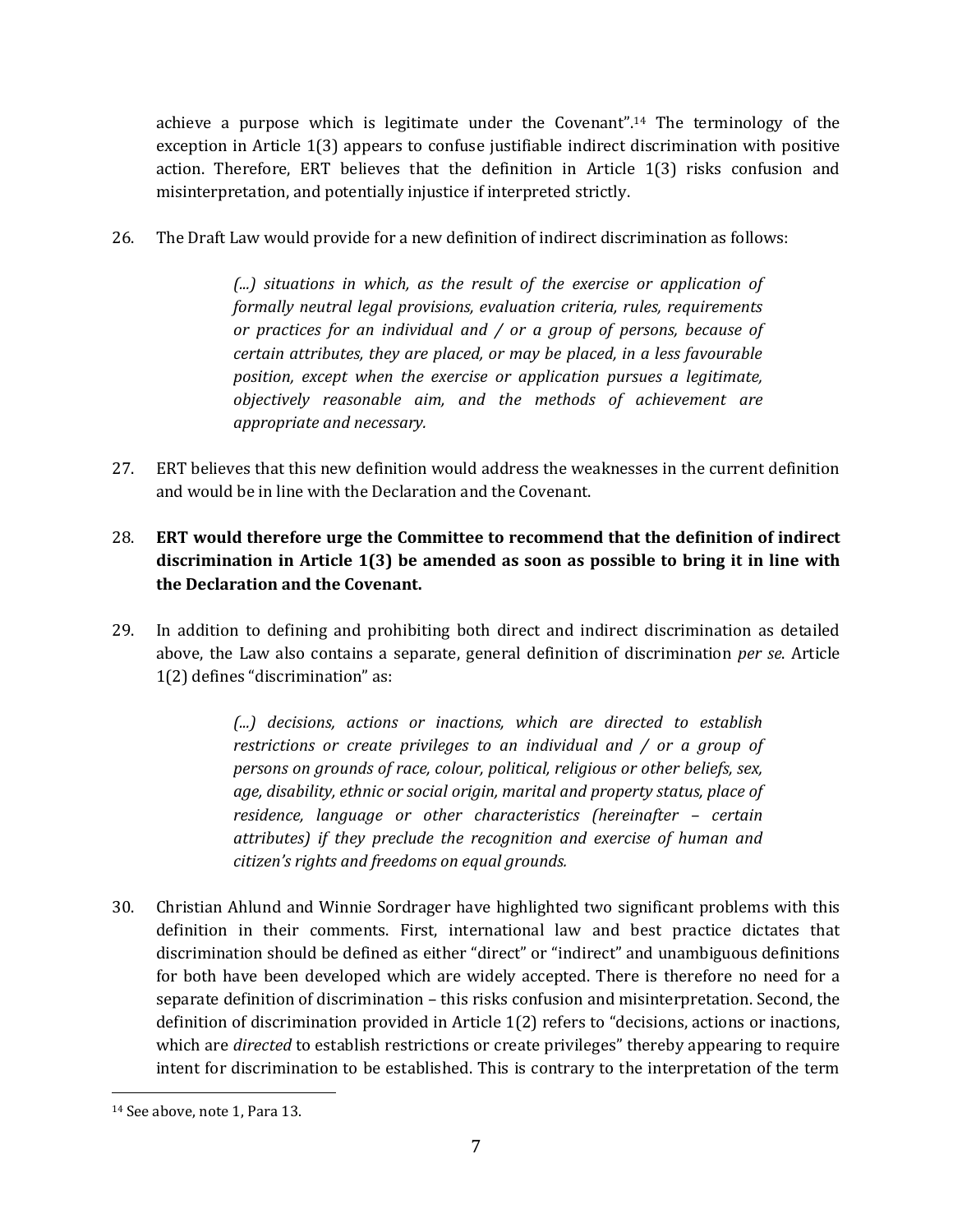"discrimination" in Article 26 of the Covenant, which the Committee has defined by reference to the "purpose *or effect*" of the distinction, exclusion, restriction or preference, thereby explicitly negating any requirement for intent for discrimination to be established. <sup>15</sup> The drafters of the Declaration reached the same conclusion as the Committee, such that the final part of the definition of discrimination provided in Principle 5 reads: "[a]n act of discrimination may be committed intentionally or unintentionally".

31. The Draft Law would provide for a new distinct definition of discrimination *per se* as follows:

*(...) situations in which an individual and / or a group of persons, based on their race, colour, political, religious or other beliefs, sex, age, disability, ethnic or social origin, nationality, marital status, place of residence, language or other characteristic, whether former or present, and whether real or perceived (hereinafter – certain attributes), suffered, suffers or may suffer restrictions of any form.*

- 32. Whilst the new definition of discrimination in the Draft Law addresses the second of Christian Ahlund and Winnie Sordrager's concerns, it does not address the first. ERT shares that concern that the inclusion of a distinct definition of discrimination *per se* in addition to definitions of direct and indirect discrimination is unnecessary and risks confusion and misinterpretation.
- 33. **ERT would therefore urge the Committee to recommend that the distinct definition of discrimination in Article 1(2) of the Anti-Discrimination Law be deleted, rather than simply amended.**
- 34. **(c)** The Anti-Discrimination Law contains an open-ended list of protected grounds in Article 1(2), with the following grounds receiving explicit protection: race; colour; political, religious or other beliefs; sex; age; disability; ethnic or social origin; marital and property status; place of residence; and language.
- 35. While the use of an open-ended list of protected grounds is to be welcomed, the explicitly listed grounds of protection are limited, omitting a number of grounds which are wellrecognised at international law. In its Principle 5, the Declaration of Principles on Equality provides an extensive but closed list of grounds, complemented by a test to establish whether additional grounds should be admitted for protection.
- 36. The list of explicitly protected grounds in the Declaration goes beyond the list contained within Article 1(2) of the Anti-Discrimination Law. In particular, the Declaration, consistent with various international instruments and the interpretations of human rights treaty bodies,

<sup>15</sup> See above, note 1, Para 6.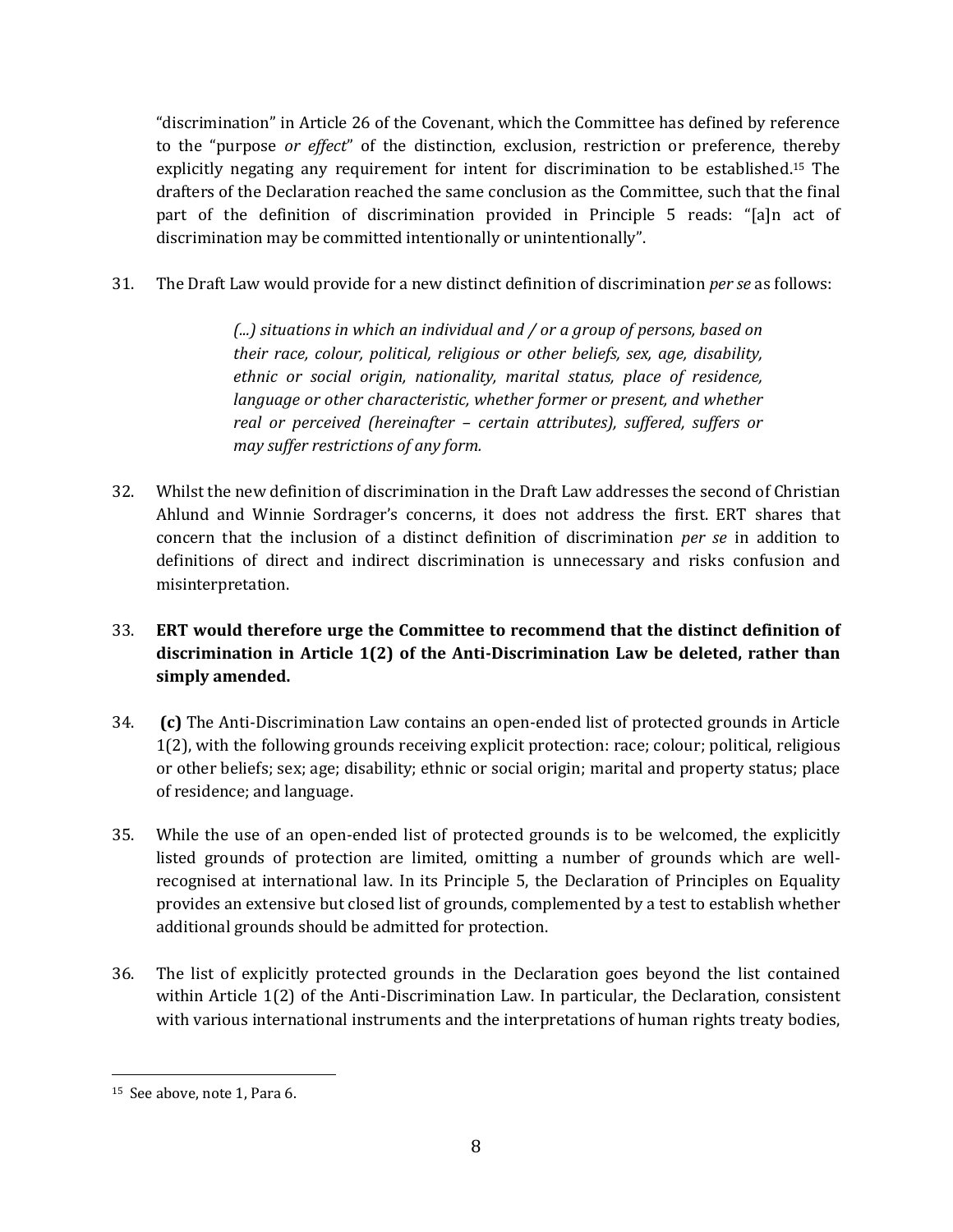requires explicit protection from discrimination on grounds of descent,<sup>16</sup> pregnancy,<sup>17</sup> maternity,<sup>18</sup> civil status,<sup>19</sup> carer status, birth,<sup>20</sup> national origin,<sup>21</sup> sexual orientation,<sup>22</sup> gender identity, $23$  health status, $24$  and genetic or other predisposition toward illness. These grounds currently enjoy protection from discrimination under international human rights law, as indicated either by their inclusion in the Covenant or other international instruments, or by the consistent practice of the Human Rights Committee or the Committee on Economic, Social and Cultural Rights in interpreting the "other status" provision in the Covenants as including these grounds. Thus, the open-ended list of protected grounds in Article 1(2) must be read as including protection from discrimination on these grounds, if it is to be consistent with international law.

37. Nevertheless, ERT regrets the failure to include these grounds explicitly in Article 1(2) of the Anti-Discrimination Law. It is concerning that without explicit recognition, victims of discrimination on those grounds may be required to undertake legal proceedings so as to establish that these grounds are recognised under Article 1(2), rather than being able to rely on the Anti-Discrimination Law immediately. In addition, ERT has reason to be concerned

 $\overline{a}$ 

<sup>18</sup> Under Article 11 of the Convention on the Elimination of All Forms of Discrimination against Women, States must also take steps to protect women from discrimination on grounds of maternity.

<sup>19</sup> The Committee has stated that marital status is a protected ground under "other status" in Articles 2(1) and 26 of the International Covenant on Civil and Political Rights (*Danning v. the Netherlands* (Communication No. 180/1984), U.N. Doc. CCPR/C/OP/2 at 205 (1990); and *Sprenger v. the Netherlands* (Communication No. 395/1990), U.N. Doc. CCPR/C/44/D/395/1990 (1992)).

<sup>20</sup> Birth is a prohibited ground under Articles 2(1) and 26 of the International Covenant on Civil and Political Rights.

<sup>21</sup> National origin is a prohibited ground under Articles 2(1) and 26 of the International Covenant on Civil and Political Rights.

<sup>22</sup> The Committee has stated that sexual orientation is a protected ground under "other status" in Articles  $2(1)$ and 26 of the International Covenant on Civil and Political Rights (*Young v. Australia* (Communication No. 941/2000), U.N. Doc. CCPR/C/78/D/941/2000 (2003)).

<sup>23</sup> The Committee on Economic, Social and Cultural Rights has stated that gender identity is a prohibited ground under "other status" in Article 2(2) of the International Covenant on Economic, Social and Cultural Rights: Committee on Economic, Social and Cultural Rights, *General Comment No. 20: Non-discrimination in economic, social and cultural rights*, UN Doc. E/C.12/GC/20, 2009, Para 32.

<sup>24</sup> The Committee on Economic, Social and Cultural Rights has stated that health status is a prohibited ground under "other status" in Article 2(2) of the International Covenant on Economic, Social and Cultural Rights: Ibid., Para 33.

<sup>16</sup> Descent is a prohibited ground under Article 1(1) of the International Convention on the Elimination of All Forms of Racial Discrimination.

<sup>17</sup> Under Article 11 of the Convention on the Elimination of All Forms of Discrimination against Women, States must take steps to protect pregnant women from discrimination.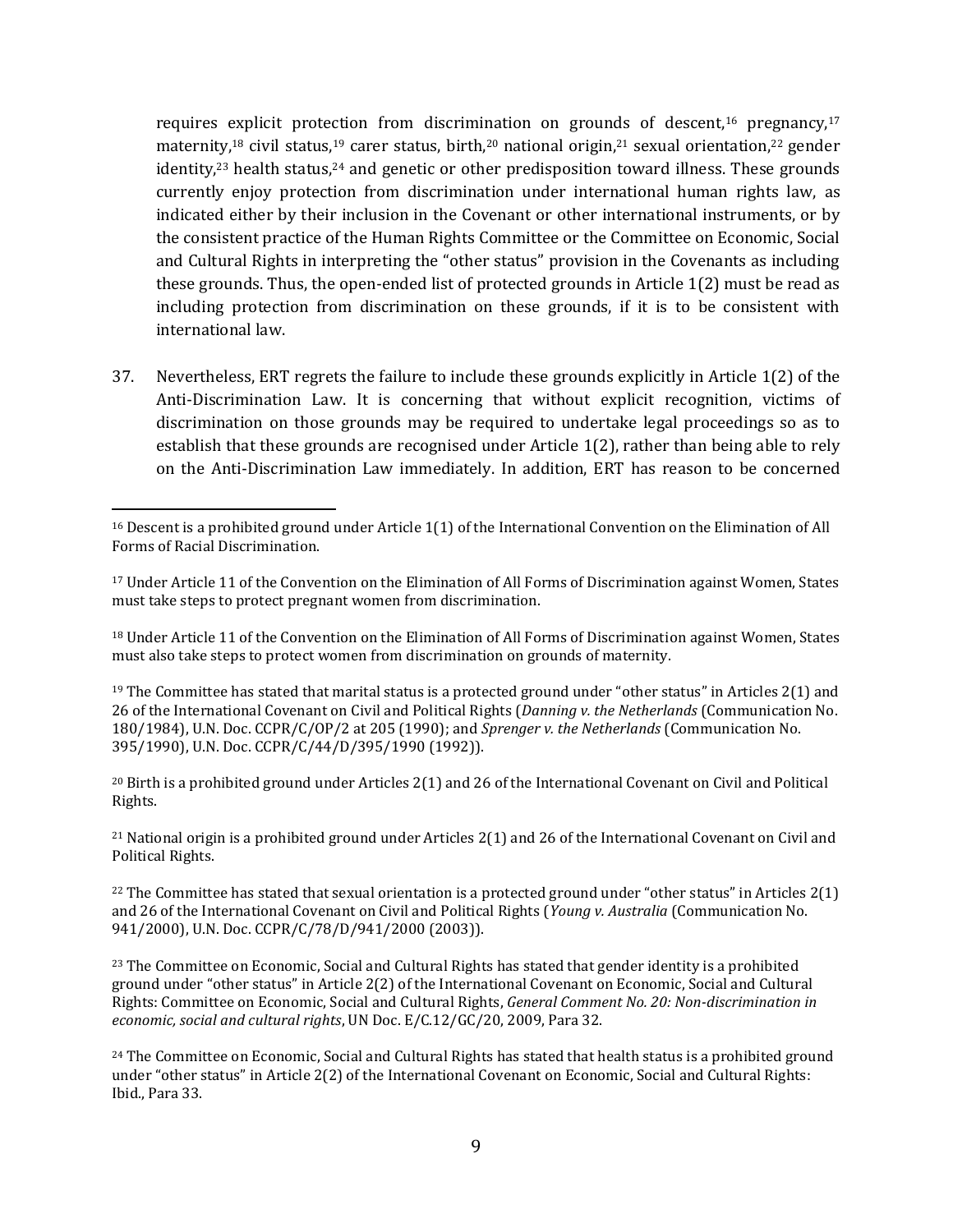that the Ukrainian courts may fail to recognise some or all of these grounds when interpreting Article 1(2). For example, in its decision No. 8-рп/2007 of 16 October 2007, the Constitutional Court held that the characteristic of "age" did not fall within the scope of the "other grounds" provision in Article 24 of the Constitution (which prohibits discrimination). The Court reached this conclusion on the basis that age is a non-permanent classification and persons move from one age to another over the course of their lives. The Court stated: "Special terms and conditions, based on the specific requirements for work, do not restrict the right to work and guarantees of equal opportunities when choosing profession and employment." As such, ERT believes that the explicit inclusion of these grounds in the Anti-Discrimination Law is essential to avoid potential restrictive judicial interpretation.

# 38. **ERT would therefore urge the Committee to recommend that the following grounds be explicitly included in the Anti-Discrimination Law: descent, pregnancy, maternity, civil status, carer status, birth, national origin, sexual orientation, gender identity, health status, and genetic or other predisposition toward illness.**

- 39. Despite the concerns outlined above, the Government of Ukraine has not proposed the inclusion of any further grounds for protection in the Draft Law amending the Anti-Discrimination Law, with one exception. The Draft Law would add sexual orientation as a protected ground but only in Article 22 of the Labour Code which prohibits discrimination in the entering into, amendment of, and termination of employment contracts. Thus, the Draft Law would not extend protection from discrimination on grounds of sexual orientation into the other areas of life covered by the Anti-Discrimination Law itself, and would instead only provide protection in employment.
- 40. While any decision to increase the scope of protection from discrimination is welcome, ERT is concerned by the proposal to extend an explicit prohibition of sexual orientation discrimination only into the area of employment. ERT takes a holistic approach to the right to equality in which all grounds of discrimination are treated equally with no hierarchy of protection. Principle 6 of the Declaration of Principles on Equality provides that:

*Legislation must provide for equal protection from discrimination regardless of the ground or combination of grounds concerned.*<sup>25</sup>

41. In this regard, the Declaration reflects current expert opinion that any hierarchy of protection for different grounds of discrimination is inconsistent with the right to equality. It is also reflective of international law: neither the Covenant nor the International Covenant on Economic, Social or Cultural Rights establishes a system of different levels of protection from discrimination on different grounds, whether explicitly recognised in the text or subsequently read into the "other status" provision. These instruments require instead that states respect and ensure the Covenant rights "without distinction of any kind". While the Human Rights Committee in its General Comments and Concluding Observations has provided extensive and

<sup>25</sup> See above, note 4, Principle 6, p. 8.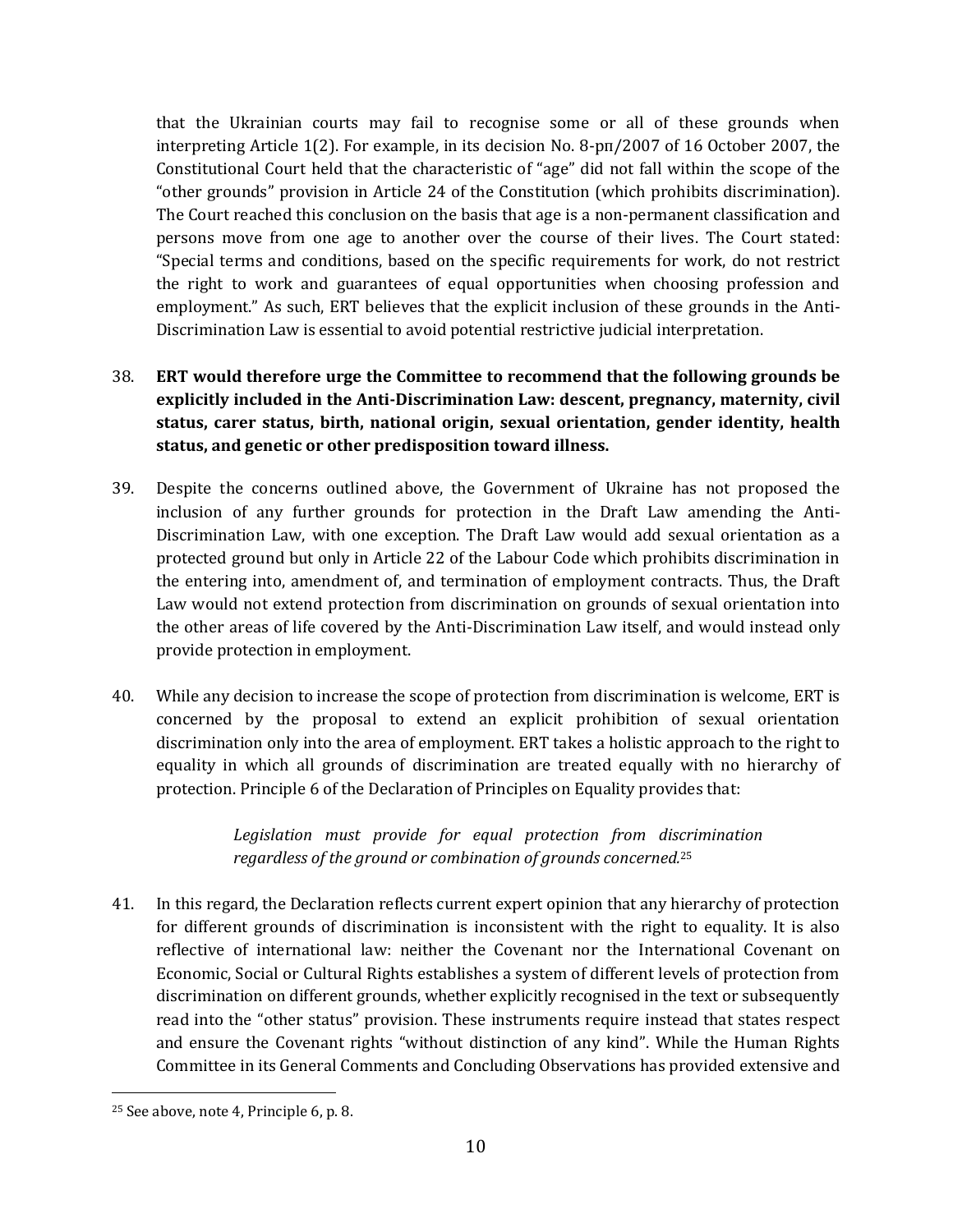detailed interpretations of the right to non-discrimination, it has never indicated or condoned the existence of a hierarchy of grounds in respect of the level of protection. Indeed, this approach is consistent with the well-established principles of universality and indivisibility of human rights in general, which is conferred by the Covenant and is reasserted powerfully in the 1993 Vienna Declaration and Programme of Action.

- 42. In the view of ERT, any hierarchy of protections based on different grounds has no place in a law designed to provide protection from discrimination and promote equality, and is clearly inconsistent with international law and best practice.
- 43. The decision to limit explicit protection from sexual orientation discrimination is even more troubling given the prevalence of discrimination on grounds of sexual orientation in Ukraine. There is extensive evidence of problems of discrimination and discriminatory violence directed at sexual and gender minorities in Ukraine, which points to the need for effective protection from discrimination in all spheres of life. ERT's partner in Ukraine, Nash Mir, for example, has documented severe patterns of discriminatory ill-treatment directed at gay men and lesbians, in its recent report, *One Step Forward, Two Steps Back: The State of LGBT persons*  in Ukraine in 2010-2011.<sup>26</sup> The International Lesbian, Gay, Bisexual, Trans and Intersex Association – Europe, published its second *Annual Review of the Human Rights Situation of Lesbian, Gay, Bisexual, Trans and Intersex People in Europe: 2013* on 17 May 2013, which examines the level of legal equality for LGBTI persons in all countries in Europe.<sup>27</sup> Ukraine received a score of just 12%, ranking 44th out of 49 countries in Europe. In this context, providing legal protection for lesbian, gay and bisexual persons in employment alone, and not all other areas of life, is a worrying move.
- 44. **ERT believes that prohibiting discrimination on grounds of sexual orientation only in certain areas of life, as opposed to other grounds of discrimination cannot be justified, and urges the Committee to recommend that all grounds are equally protected.**
- 45. **(d)** Article 15 of the Anti-Discrimination Law sets out the remedies available, namely compensation for material damage and moral damage.
- 46. ERT believes that Article 15, which provides only for compensation for material damage and moral damage as a remedy, is insufficient. Although the Committee has stated in General Comment No. 31 that "the Covenant generally entails appropriate compensation", <sup>28</sup> the Committee has also stated that:

<sup>26</sup> Nash Mir, *One Step Forward, Two Steps Back: The State of LGBT persons in Ukraine in 2010-2011,* 2012, available at: http://www.gay.org.ua/publications/report2011-e.pdf.

<sup>27</sup> International Lesbian, Gay, Bisexual, Trans and Intersex Association – Europe, "*Not "la vie en rose": the most comprehensive overview of the LGBTI people rights and lives in Europe 2013*", 17 May 2013.

<sup>28</sup> Human Rights Committee, *General Comment No. 31: The Nature of the General Legal Obligation Imposed on States Parties to the Covenant*, U.N. Doc. CCPR/C/21/Rev.1/Add.13, 2004, Para 16.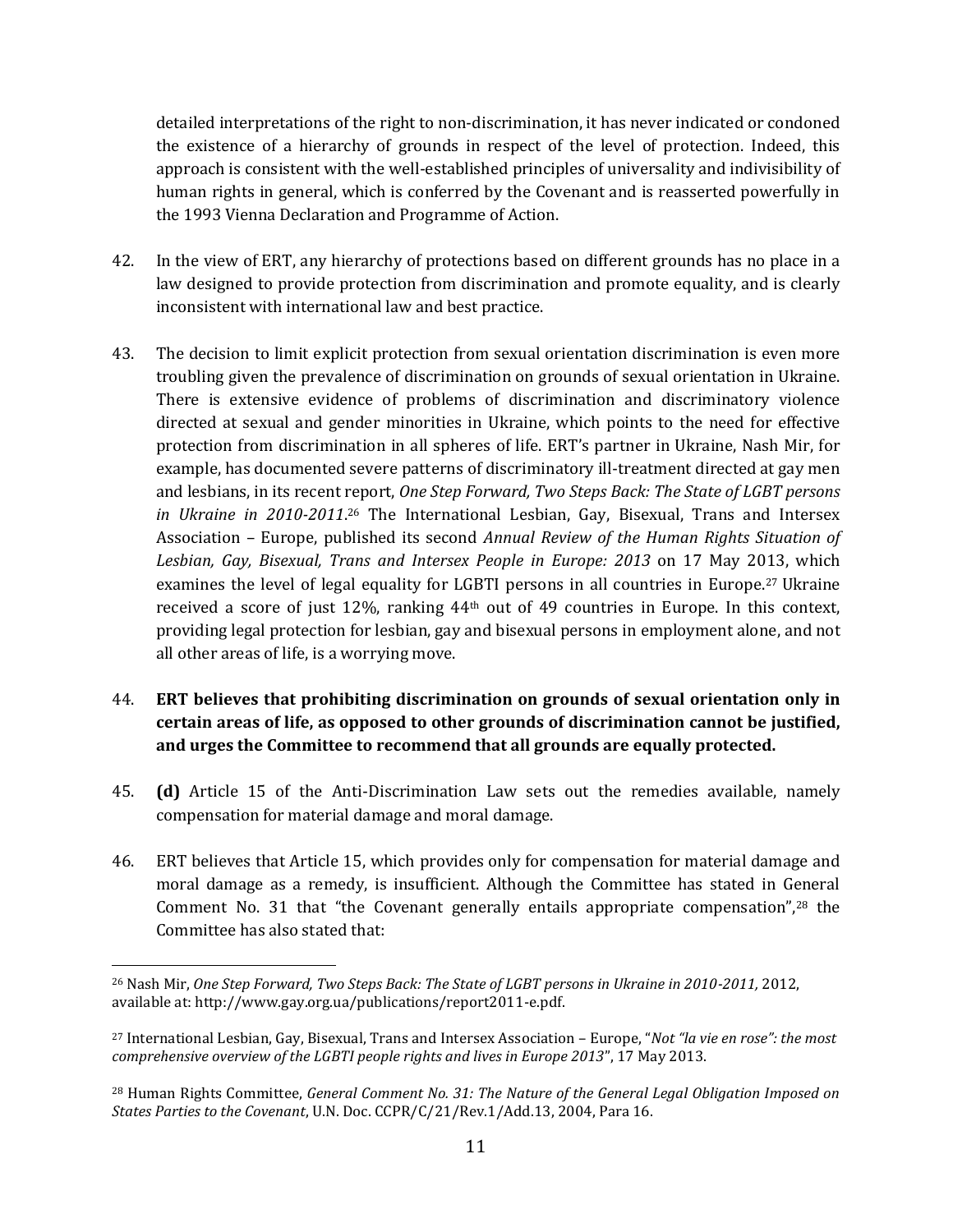*[W]here appropriate, reparation can involve restitution, rehabilitation and measures of satisfaction, such as public apologies, public memorials, guarantees of non-repetition and changes in relevant laws and practices, as well as bringing to justice the perpetrators of human rights violation (...) In general, the purposes of the Covenant would be defeated without an obligation integral to article 2 to take measures to prevent a recurrence of a violation of the Covenant. Accordingly, it has been a frequent practice of the Committee in cases under the Optional Protocol to include in its Views the need for measures, beyond a victim-specific remedy, to be taken to avoid recurrence of the type of violation in question. Such measures may require changes in the State Party's laws or practices.*<sup>29</sup>

47. This approach is reflected in Principle 22 of the Declaration of Principles on Equality which states that:

> *Sanctions for breach of the right to equality must be effective, proportionate and dissuasive. Sanctions must provide for appropriate remedies for those whose right to equality has been breached including reparations for material and non-material damages; sanctions may also require the elimination of discriminatory practices and the implementation of structural, institutional, organisational, or policy change that is necessary for the realisation of the right to equality.*<sup>30</sup>

- 48. The amendments to the Anti-Discrimination Law contained within the Draft Law do not impact upon Article 15 and the available remedies which will therefore remain inadequate in effectively tackling discrimination, and insufficient to comply with the requirements of the Covenant as elaborated by the Human Rights Committee, and the requirements of the Declaration.
- 49. **ERT therefore urges the Committee to recommend that Article 15 of the Anti-Discrimination Law be amended, so as to provide for remedies which are effective, proportionate and dissuasive. In addition to compensation, such sanctions and remedies should include, as a minimum, the elimination of discriminatory practices; public apologies, public memorials, guarantees of non-repetition; and the implementation of structural, institutional, organisational, or policy change.**
- 50. **(e)** Article 14 of the Anti-Discrimination Law provides that a person who believes they have been subject to discrimination has the right to file a complaint with the Commissioner of the Verkhovna Rada of Ukraine on Human Rights and/or the courts. The Anti-Discrimination Law

<sup>29</sup> Ibid., Paras 16 and 17.

<sup>30</sup> See above, note 4, Principle 22, p. 13.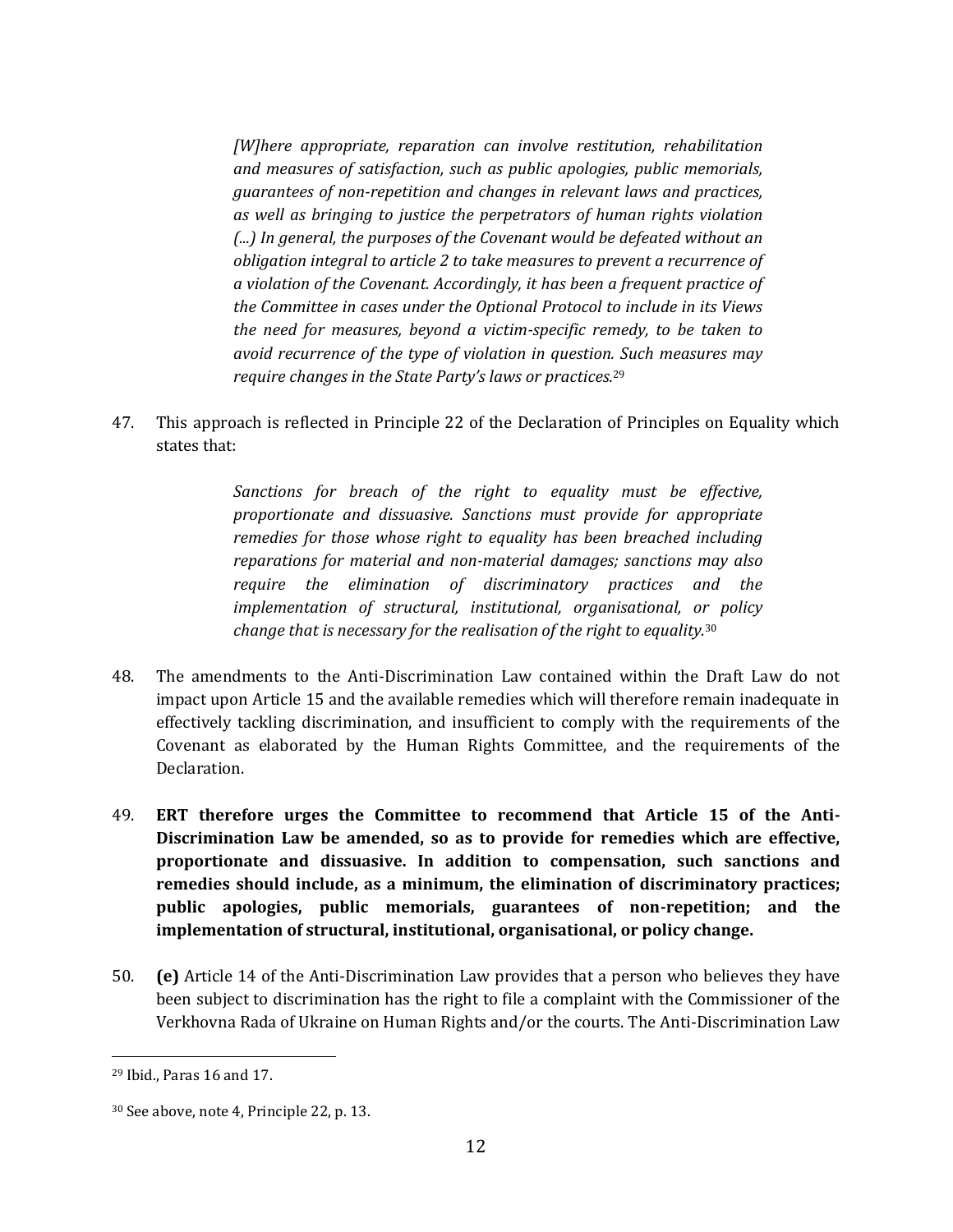contains no other provisions on the process by which victims of discrimination may access justice, save for Article 16 which provides that persons found guilty of violating the law are to be held responsible in accordance with the laws of Ukraine.

- 51. The Draft Law would amend Articles 14 and 16. The revised Article 14 would provide that a person who believes that they have been subject to discrimination has the right to file a complaint with state authorities, the authorities of the Autonomous Republic of Crimea, local governments and their officials, the Verkhovna Rada of Ukraine on Human Rights and / or the court in the manner prescribed by law, although it is unclear from the text which "law" prescribes the manner by which a person can file a complaint of discrimination. Article 16 would be amended slightly to provide that persons found guilty of violating the law would bear "civil, administrative and criminal responsibility".
- 52. The Declaration of Principles contains a number of principles on the effective implementation of the right to equality in practice. Regarding the question who are the right-holders, Principle 9 provides that:

*The right to equality is inherent to all human beings and may be asserted by any person or a group of persons who have a common interest in asserting this right.*

*The right to equality is to be freely exercised by all persons present in or subject to the jurisdiction of a State.*

*Legal persons must be able to assert a right to protection against discrimination when such discrimination is, has been or would be based on their members, employees or other persons associated with a legal person having a status or characteristic associated with a prohibited ground.<sup>31</sup>*

- 53. Article 14(1) of the Anti-Discrimination Law provides that complaints may only be brought by "an individual", although it places no limitation on the ability of any individual in Ukraine to bring a complaint. Article 13 provides that non-governmental organisations, individuals and legal entities are able to "represent the interests of persons and/or groups who have been discriminated against in courts". However, there are no provisions which would permit associations or other legal persons to assert a right to protection against discrimination on their own behalf as right-holders.
- 54. **ERT would therefore urge the Committee to recommend that Articles 13 and 14 of the Anti-Discrimination Law be clarified so as to ensure that claims may be brought by both individuals and groups of persons, and to ensure that legal persons are able to assert a right to protection from discrimination.**

 $31$  See above, note 4, Principle 9, pp.  $8 - 9$ .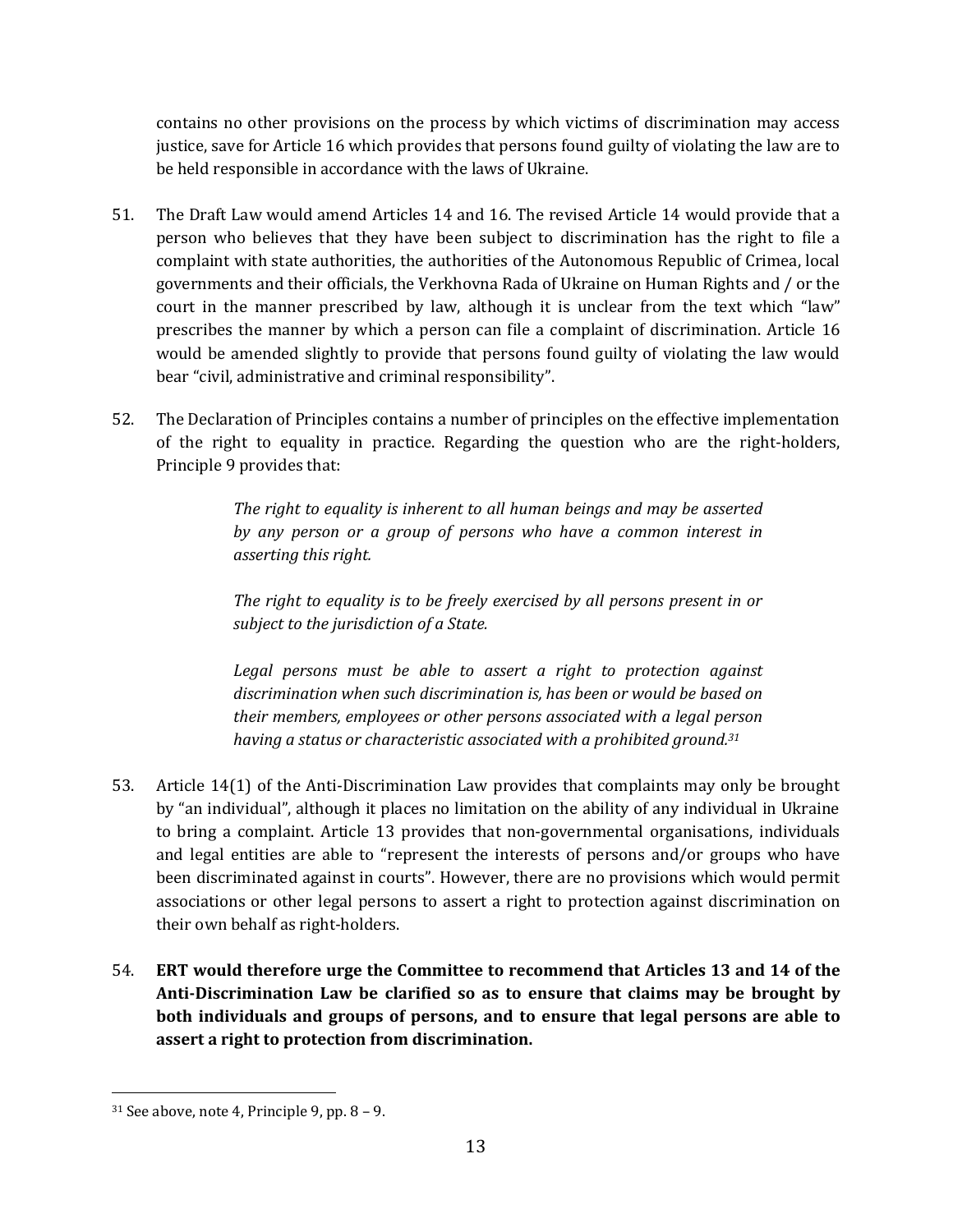55. Principle 10 of the Declaration provides that:

*States have a duty to respect, protect, promote and fulfil the right to equality for all persons present within their territory or subject to their jurisdiction. Non-state actors, including transnational corporations and other non-national legal entities, should respect the right to equality in all areas of activity regulated by law.*

- 56. Article 6(2) of the Anti-Discrimination Law provides that the following entities are prohibited from discriminating: state authorities, authorities of the Autonomous Republic of Crimea, local governments and their officials, legal and natural entities. Complaints of discrimination may be brought against any of these. Article 9(1) provides that the bodies which are empowered to prevent and combat discrimination are: the Verkhovna Rada of Ukraine; the Ukrainian Parliamentary Commissioner on Human Rights; the Cabinet of Ministers of Ukraine; other state bodies, the authorities of the Autonomous Republic of Crimea, and local governments; NGOs, individuals and legal entities. Articles 10 to 13 provide for specific functions and powers for each of these bodies in order to combat discrimination. Importantly however, none of these bodies – all state entities – is *required* to protect, promote or fulfil the right. In addition, the Anti-Discrimination Law contains no provisions explicitly providing that the right to equality must be respected by non-state actors, including transnational corporations and other non-national legal entities.
- 57. **ERT urges the Committee to recommend that the Anti-Discrimination Law be reviewed so as to ensure that the government of Ukraine is required, rather than solely empowered, to protect, promote and fulfil the right to non-discrimination. ERT also urges the Committee to recommend that the Law be reviewed and amended so as to ensure that non-state actors and other non-national legal entities respect the right to equality in all areas of activity regulated by law.**
- 58. Principle 18 of the Declaration provides that:

*Persons who have been subjected to discrimination have a right to seek legal redress and an effective remedy. They must have effective access to judicial and/or administrative procedures, and appropriate legal aid for this purpose. States must not create or permit undue obstacles, including financial obstacles or restrictions on the representation of victims, to the effective enforcement of the right to equality.*<sup>32</sup>

59. The Anti-Discrimination Law makes no explicit reference to measures designed to ensure access to justice for victims of discrimination, whether in the form of procedural or other measures to ensure access to legal redress, or legal aid provision. While it is possible that

<sup>32</sup> See above, note 4, Principle 18, p. 12.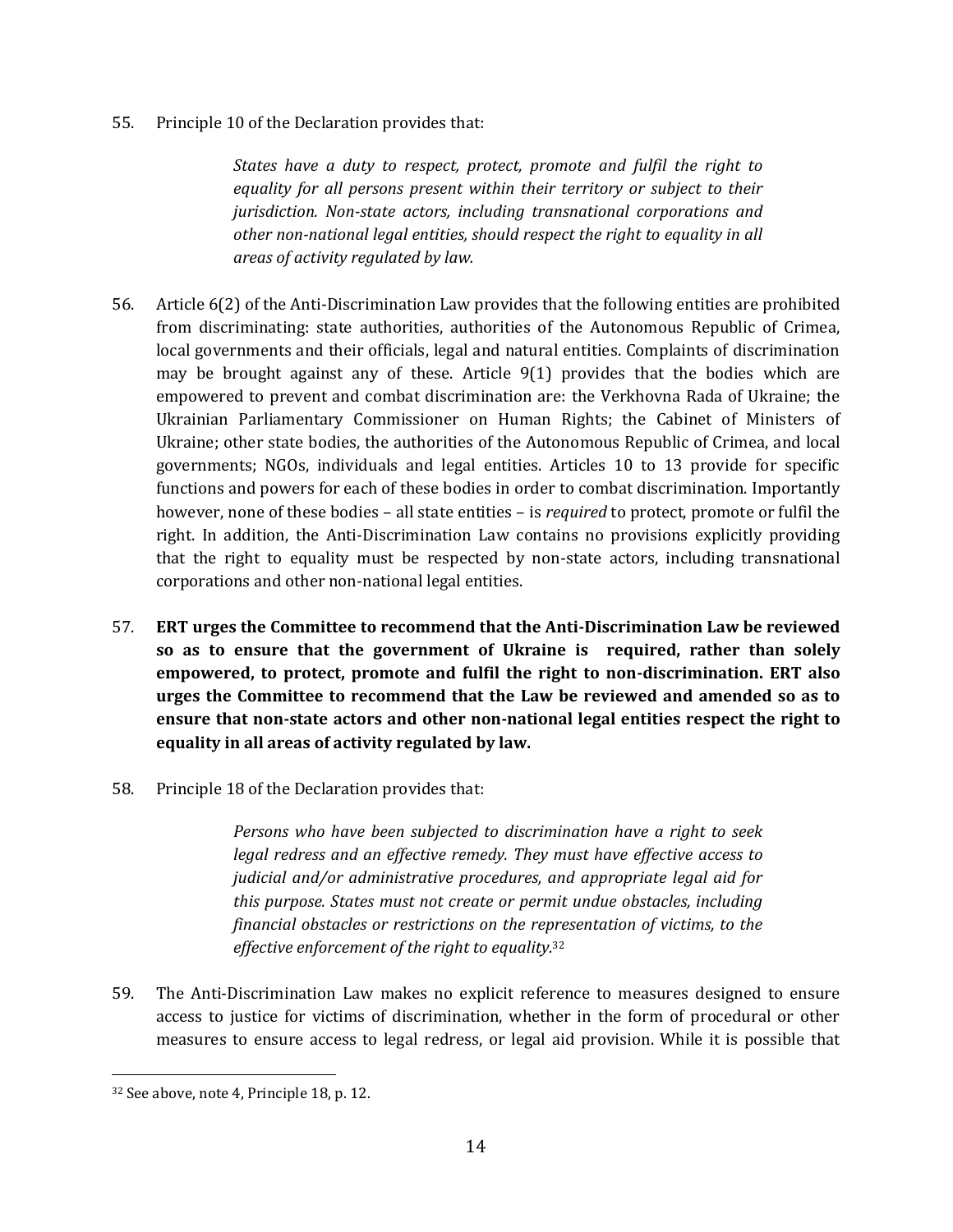provisions to this effect are contained in other pieces of Ukrainian legislation, ERT is firm in its view that all anti-discrimination legislation should be as accessible and easy to use as possible, and would therefore advocate the inclusion of any provisions on access to justice in the Anti-Discrimination Law itself. In addition, ERT believes that both procedures for access to justice and legal aid schemes should be reviewed and adjusted, as necessary, to ensure that they meet the needs of victims of discrimination.

- 60. **ERT therefore urges the Committee to recommend that the Anti-Discrimination Law be amended to include specific provisions on the procedures through which victims of discrimination may seek redress, and the legal aid schemes in place to facilitate effective access to justice.**
- 61. Principle 19 of the Declaration provides that:

*States must introduce into their national legal systems such measures as are necessary to protect individuals from any adverse treatment or adverse consequence as a reaction to a complaint or to proceedings aimed at enforcing compliance with equality provisions.*<sup>33</sup>

- 62. Neither the Anti-Discrimination Law nor the Draft Law contains any provisions which prohibit victimisation.
- 63. **ERT urges the Committee to recommend that the Anti-Discrimination Law be amended so as to prohibit victimisation and to protect individuals from any adverse treatment or adverse consequence as a reaction to a complaint or to proceedings brought under the Law.**
- 64. Principle 20 of the Declaration provides that:

*States should ensure that associations, organisations or other legal entities, which have a legitimate interest in the realisation of the right to equality, may engage, either on behalf or in support of the persons seeking redress, with their approval, or on their own behalf, in any judicial and/or administrative procedure provided for the enforcement of the right to equality.*<sup>34</sup>

65. As noted above, Article 13 provides that non-governmental organisations, individuals and legal entitles are able to "represent the interests of persons and/or groups who have been

 $\overline{a}$ <sup>33</sup> See above, note 4, Principle 19, p. 12.

<sup>34</sup> See above, note 4, Principle 20, pp. 12 – 13.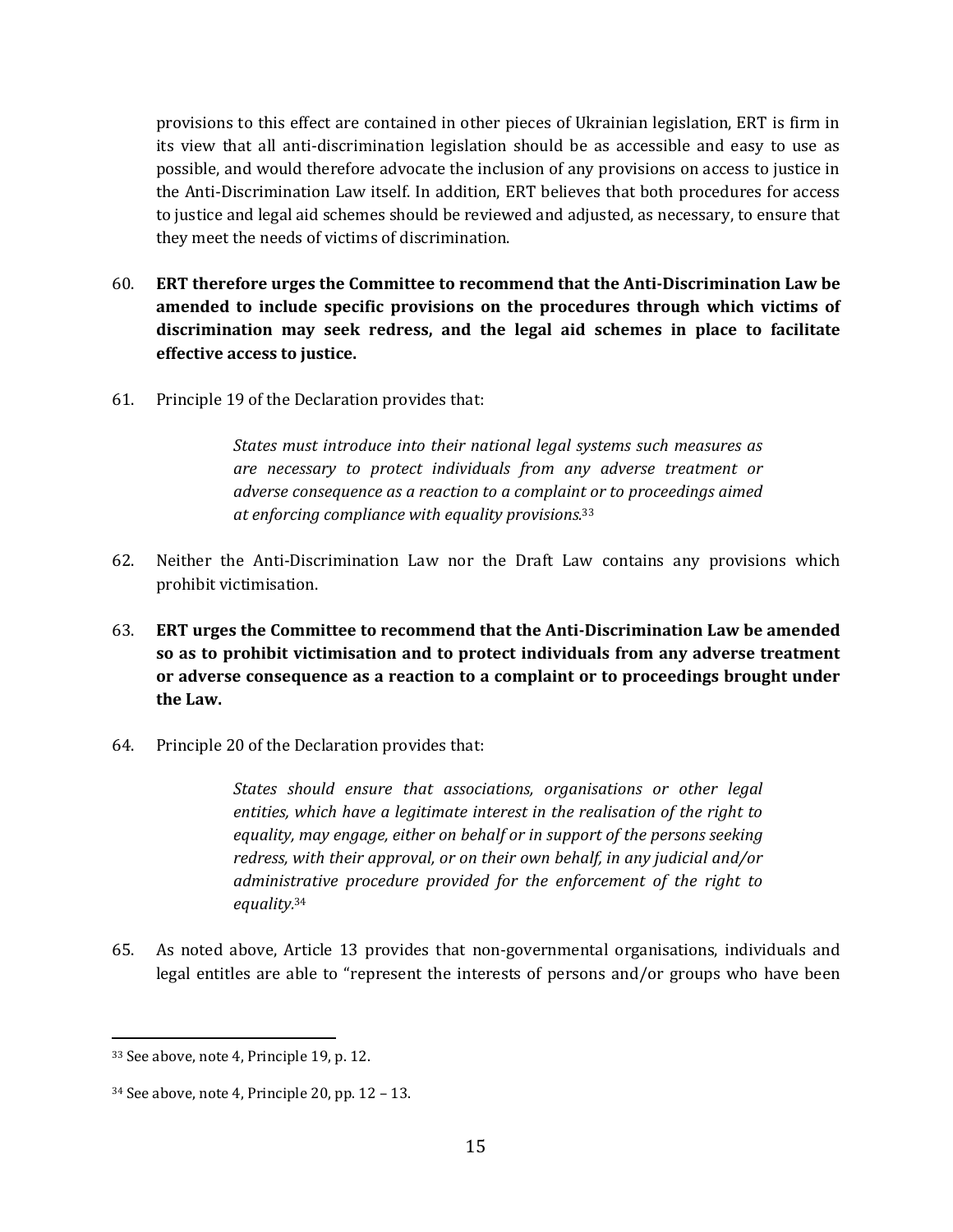discriminated against in courts". However, it is necessary to allow legal entities to act on their own behalf.

66. Principle 21 of the Declaration provides that:

*Legal rules related to evidence and proof must be adapted to ensure that victims of discrimination are not unduly inhibited in obtaining redress. In particular, the rules on proof in civil proceedings should be adapted to ensure that when persons who allege that they have been subjected to discrimination establish, before a court or other competent authority, facts from which it may be presumed that there has been discrimination (*prima facie *case), it shall be for the respondent to prove that there has been no breach of the right to equality.*<sup>35</sup>

67. Reflecting the international consensus in this area, the Committee on Economic, Social and Cultural Rights has stated in General Comment No. 20, in relation to Article 2(2) of the International Covenant on Economic, Social and Cultural Rights, that:

> *Where the facts and events at issue lie wholly, or in part, within the exclusive knowledge of the authorities or other respondent, the burden of proof should be regarded as resting on the authorities, or the other respondent, respectively.* 36

- 68. As is stated elsewhere in this submission, ERT believes that the similar nature and purpose of Article 2(2) of the International Covenant on Economic, Social and Cultural Rights and Article 2(1) of the International Covenant on Civil and Political Rights indicates that the two articles should be construed consistently with each other, and that therefore the interpretations of the articles by the relevant Treaty Bodies should be similarly consistent.
- 69. The Anti-Discrimination Law contains no provisions providing for a reverse burden of proof, however the Draft Law would amend Article 59 of the Code of Civil Procedure, adding a new paragraph which would provide that:

*When the claimant brings facts providing sufficient for an assumption that there has been discrimination, the burden of proof for unfounded claims in this part lies on the defendant.*

While this formulation is problematic, it at least addresses the issue and, with some improvement, would allow the courts to reverse the burden of proof in civil proceedings.

<sup>35</sup> See above, note 4, Principle 21, p. 13.

<sup>36</sup> Committee on Economic, Social and Cultural Rights, *General Comment 20: Non-discrimination in economic, social and cultural rights*, UN Doc. E/C.12/GC/20, 2009, Para 40.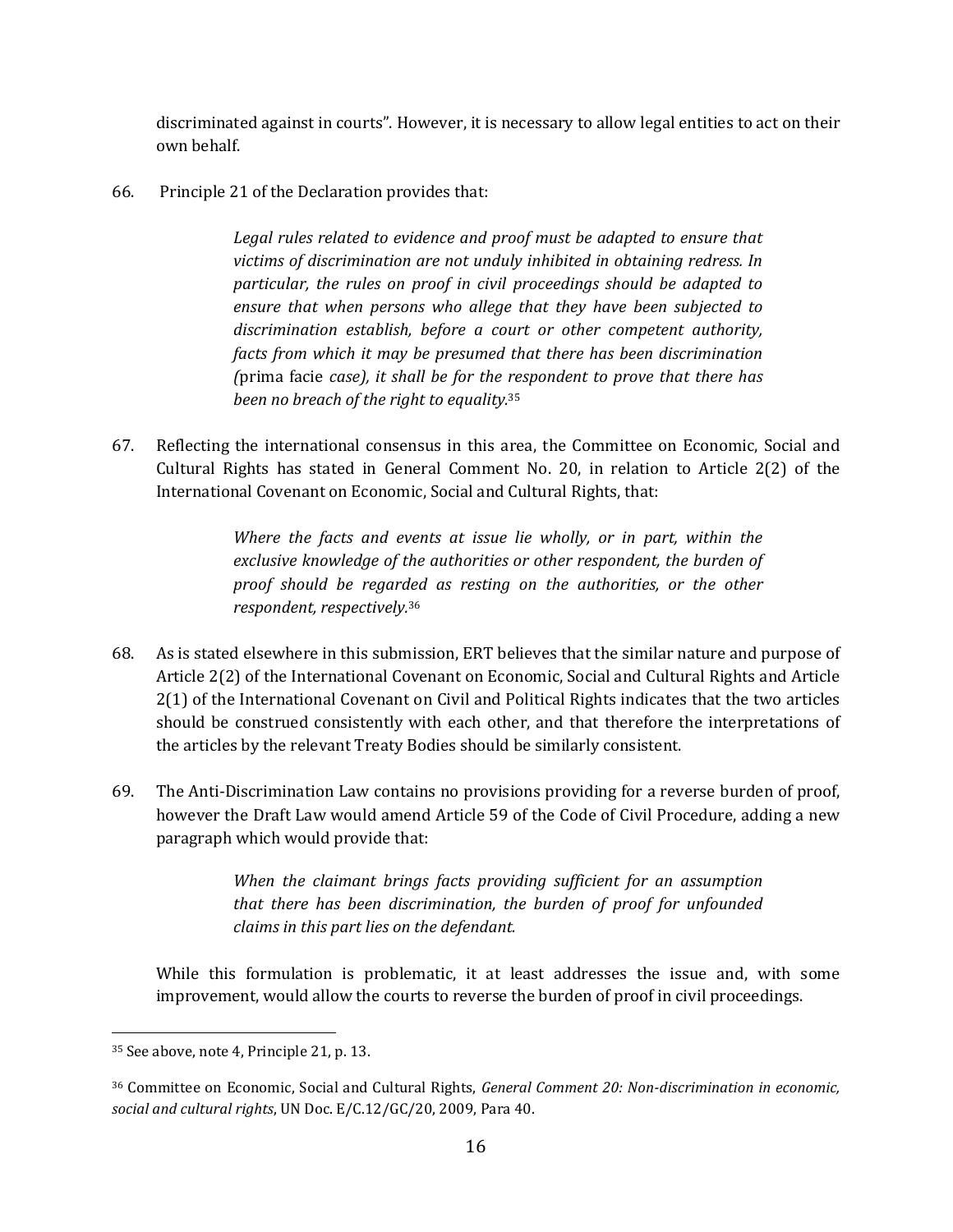70. **ERT therefore urges the Committee to recommend that the amendments to the Anti-Discrimination Law in the Draft Law which provide for a reversal of the burden of proof in civil proceedings be adopted as soon as possible.**

### **Other Problems with the Anti-Discrimination Law**

71. In addition to the issues raised in the above paragraphs for which the Committee has explicitly requested information, ERT also believes that the Anti-Discrimination Law falls short of what is required under the Covenant in a number of other respects.

## *Discrimination by Association and Discrimination by Perception*

72. Principle 5 of the Declaration of Principles on Equality provides *inter alia*:

*Discrimination must also be prohibited when it is on the ground of the association of a person with other persons to whom a prohibited ground applies or the perception, whether accurate or otherwise, of a person as having a characteristic associated with a prohibited ground.*<sup>37</sup>

73. This Principle draws inspiration from a number of sources of international human rights law. Whilst not drawing directly from the Covenant or from the Committee's General Comments, this principle reflects the current international understanding of the right to nondiscrimination. Such an understanding has been expressed by the Committee on Economic, Social and Cultural Rights which, in its interpretation of Article 2(2) of the International Covenant on Economic, Social and Cultural Rights, has stated that:

> *Membership [of a protected group] also includes association with a group characterized by one of the prohibited grounds (e.g. the parent of a child with a disability) or perception by others that an individual is part of such a group (e.g. a person has a similar skin colour or is a supporter of the rights of a particular group or a past member of a group).*<sup>38</sup>

74. As is stated elsewhere in this submission, ERT believes that the similar nature and purpose of Article 2(2) of the International Covenant on Economic, Social and Cultural Rights and Article 2(1) of the International Covenant on Civil and Political Rights indicates that the interpretations of the articles should be consistent. ERT believes that discrimination by

<sup>37</sup> See above, note 4, Principle 5, p. 6.

<sup>38</sup> See above, note 36, Para 16.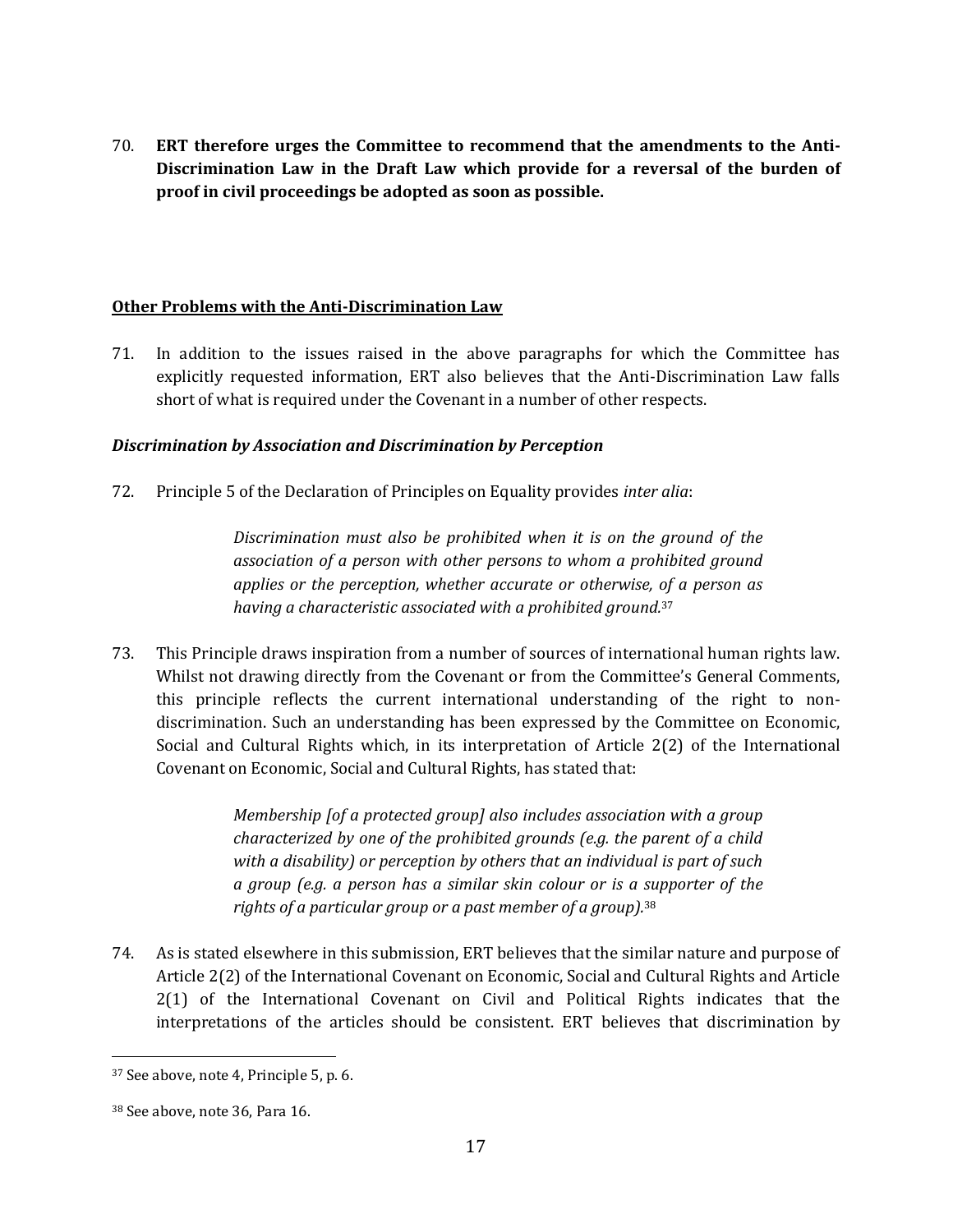association and discrimination by perception, both of which are thus prohibited under Article 2(2) of the Covenant on Economic, Social and Cultural Rights, must therefore also, by implication, be prohibited under Article 2(1) of the International Covenant on Civil and Political Rights.

- 75. The Committee should be aware that the Draft Law which amends the Anti-Discrimination Law would amend Article 1(2), which distinctly defines discrimination *per se*, includes the phrase "whether real or perceived" after listing the protected grounds, and would therefore include discrimination by perception.<sup>39</sup> There is no equivalent amendment which would prohibit discrimination by association.
- 76. **ERT would therefore urge the Committee to recommend that the Anti-Discrimination Law be amended so as to prohibit discrimination by association and discrimination on the basis of perception. The prohibition on discrimination by association and discrimination on the basis of perception should apply with respect to both direct and indirect discrimination.**

## *Multiple Discrimination*

- 77. Neither the Anti-Discrimination Law nor the Draft Law prohibits multiple discrimination. Principle 5 of the Declaration of Principles of Equality prohibits multiple discrimination through the use of the term "or a combination of any of these grounds" after listing the protected grounds. This is further reinforced in Principle 12, which states that "[l]aws and policies must provide effective protection against multiple discrimination, that is, discrimination on more than one ground".
- 78. The inclusion of multiple discrimination in the Declaration reflects an emerging consensus at the international and national levels that discrimination must be prohibited on intersecting grounds, in addition to on individual grounds, if the law is to reflect the myriad complex ways in which discrimination affects individuals. This is also reflected by the Committee on Economic, Social and Cultural Rights in its General Comment No. 20 on Article 2(2) of the Covenant on Economic, Social and Cultural rights, as follows:

*Some individuals or groups of individuals face discrimination on more than one of the prohibited grounds, for example women belonging to an ethnic or religious minority. Such cumulative discrimination has a unique and specific impact on individuals and merits particular consideration and remedying.* 40

<sup>39</sup> See Para 31 of this submission.

<sup>40</sup> See above, note 36, Para 17.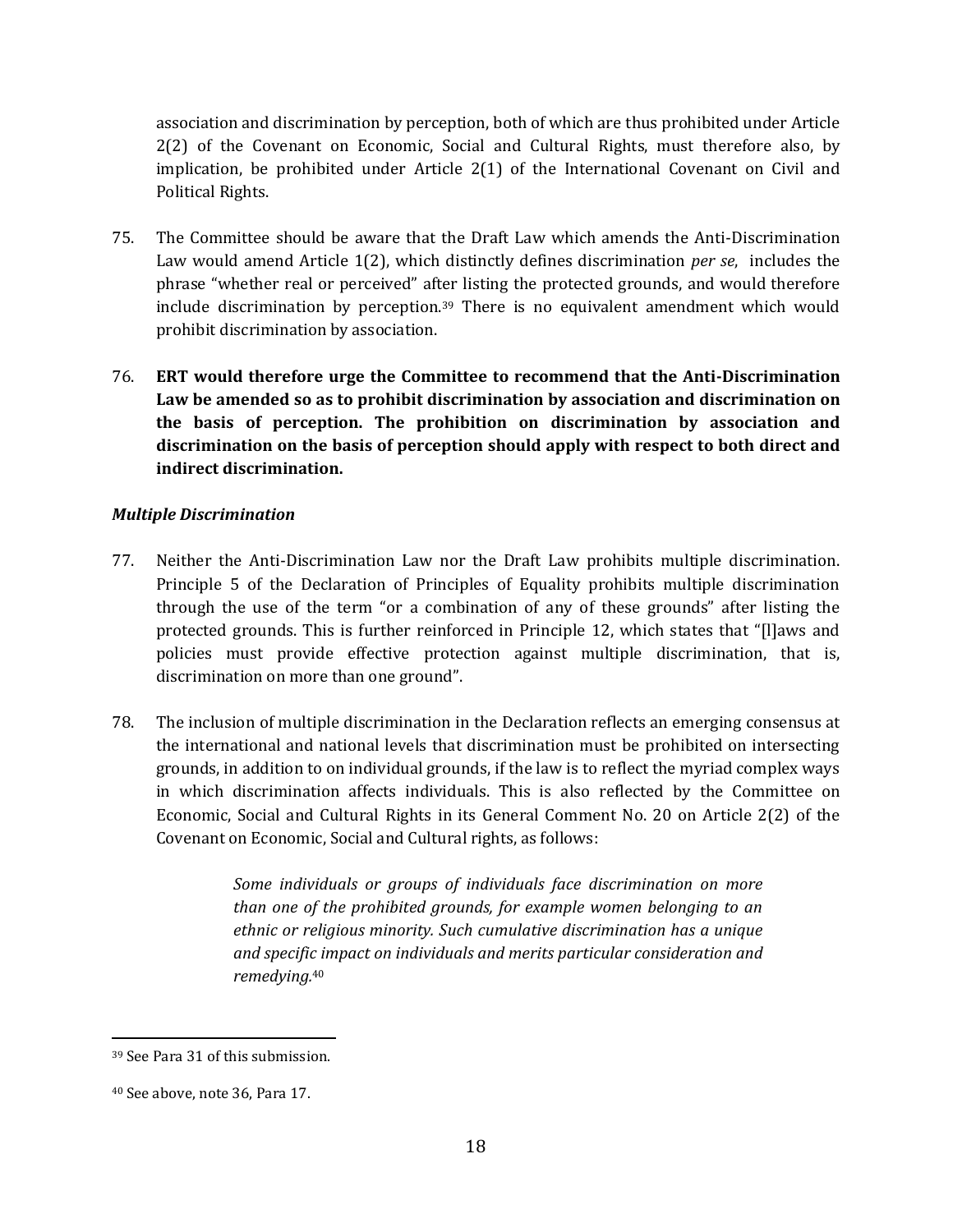- 79. Significantly, the Committee, in the same General Comment, stated that multiple discrimination may be considered as a prohibited ground falling within "other status" in Article 2(2) of the International Convention on Economic, Social and Cultural Rights.<sup>41</sup> More recently, the Committee on the Elimination of Discrimination Against Women, in its General Recommendation 28, has explicitly stated that "[i]ntersectionality is a basic concept for understanding the scope of the general obligations of states parties contained in article 3".<sup>42</sup>
- 80. ERT believes that multiple discrimination, which is prohibited under Article 2(2) of the Covenant on Economic, Social and Cultural Rights as a form of "other status", must also, by implication, be prohibited under Article 2(1) of the International Covenant on Civil and Political Rights.

## 81. **ERT would therefore urge the Committee to recommend that the Anti-Discrimination Law be amended so as to prohibit multiple discrimination.**

### *Reasonable Accommodation*

82. Principle 13 of the Declaration of Principles on Equality recognises that:

*To achieve full and effective equality it may be necessary to require public and private sector organisations to provide reasonable accommodation for different capabilities of individuals related to one or more prohibited grounds.*

*Accommodation means the necessary and appropriate modifications and adjustments, including anticipatory measures, to facilitate the ability of every individual to participate in any area of economic, social, political, cultural or civil life on an equal basis with others. It should not be an obligation to accommodate difference where this would impose a disproportionate or undue burden on the provider.*<sup>43</sup>

83. This principle draws inspiration from a number of sources, particularly the Convention on the Rights of Persons with Disabilities (CRPD). For example, the definition of "discrimination" in Article 2 of the CRPD states that discrimination on the basis of disability "includes all forms of discrimination, including denial of reasonable accommodation". Article 5 requires States Parties to "take all appropriate steps to ensure that reasonable accommodation is provided". "Reasonable accommodation" is defined as:

<sup>41</sup> Ibid. Para. 27.

<sup>42</sup> Committee on the Elimination of Discrimination Against Women, *General Recommendation No. 28 on the core obligations of States parties under article 2*, CEDAW/C/GC/28, 2010, Para 18.

<sup>43</sup> See above, note 4, Principle 13, p. 10.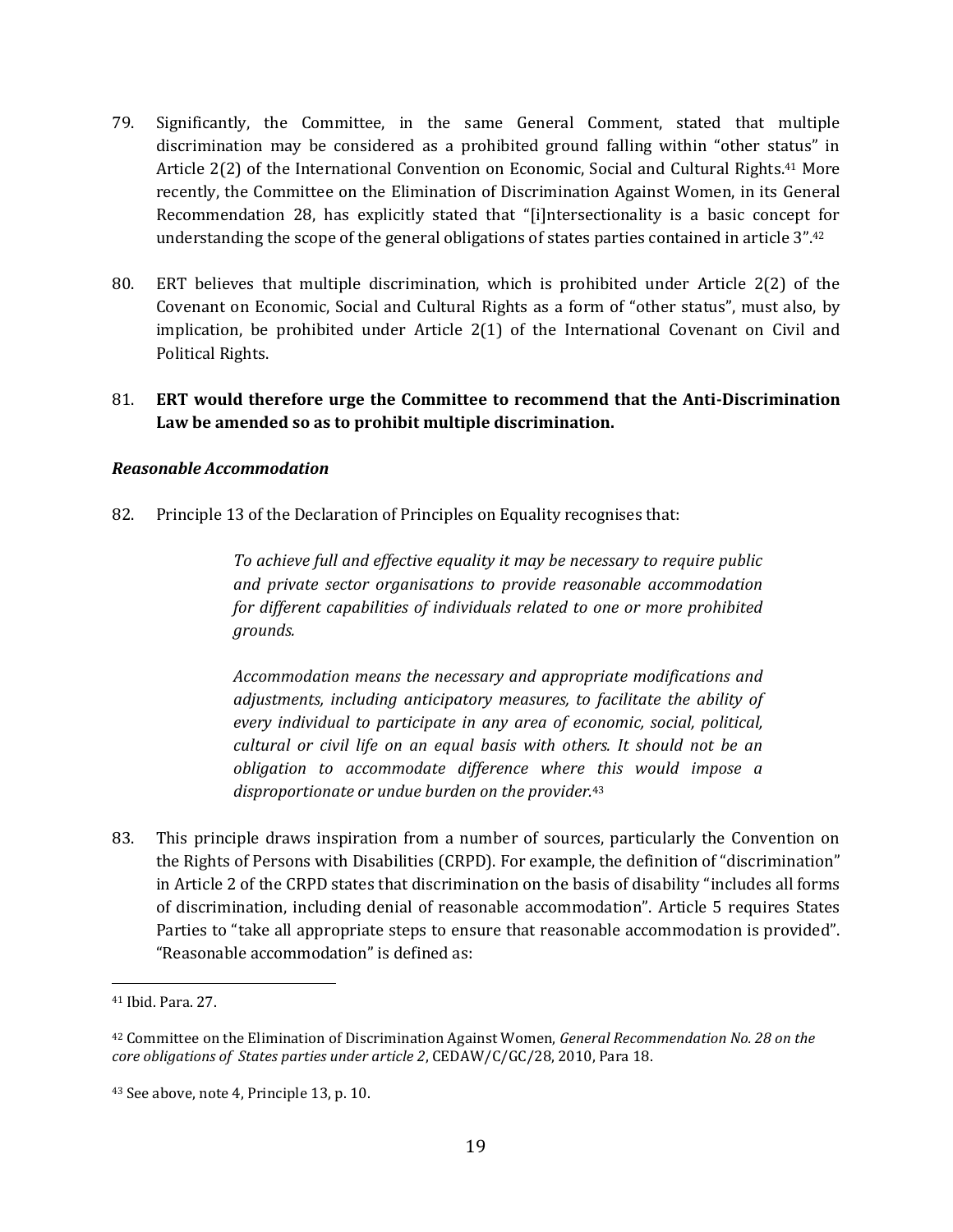*(...) necessary and appropriate modification and adjustments not imposing a disproportionate or undue burden, where needed in a particular case, to ensure to persons with disabilities the enjoyment or exercise on an equal basis with others of all human rights and fundamental freedoms.*

84. The interpretation of Article 2(2) of the International Covenant on Economic, Social and Cultural Rights by the Committee on Economic, Social and Cultural Rights in its General Comment No. 20 also reflects the current international consensus that failure to make reasonable accommodation is a form of discrimination. The Committee has stated that:

> *The denial of reasonable accommodation should be included in national legislation as a prohibited form of discrimination on the basis of disability. States parties should address discrimination, such as (...) denial of reasonable accommodation in public places such as public health facilities and the workplace, as well as in private places, e.g. as long as spaces are designed and built in ways that make them inaccessible to wheelchairs, such users will be effectively denied their right to work.* 44

- 85. As with other concepts discussed above where the interpretation of Article 2(2) of the of the International Covenant on Economic, Social and Cultural Rights by the Committee on Economic, Social and Cultural Rights gives rise to an assumption that Article 2(1) of the Covenant, given its common content, should be interpreted in the same way, ERT believes that it should be assumed that failure to make reasonable accommodation should also be considered a form of prohibited conduct under the Covenant.
- 86. Despite prohibiting discrimination on grounds of disability, the Anti-Discrimination Law contains no reference to the provision of reasonable accommodation. Although a separate piece of legislation, the Law "On the Fundamentals of the Social Protection of the Disabled in Ukraine", makes reference to the definition of discrimination on grounds of disability in Article 2 of the CRPD, the law does not actually prohibit discrimination on grounds of disability. Instead, the legislation aims to enhance the ability of persons with disabilities to participate in various areas of life, for example through measures to assist persons with disabilities to find employment, and access public transport and buildings. Neither of these pieces of legislation therefore defines failure to provide reasonable accommodation as a form of discrimination.
- 87. ERT therefore believes that the omission in Ukrainian legislation of any prohibition to provide reasonable accommodation as a form of discrimination on grounds of disability is incompatible with Article 2(1) of the Covenant, and the Convention on the Rights of Persons with Disabilities (CRPD).

<sup>44</sup> See above, note 36, Para 28, repeating, in part, Committee on Economic, Social and Cultural Rights, *General Comment 5: Persons with disabilities*, U.N. Doc E/1995/22 at 19, 1995, Para 15.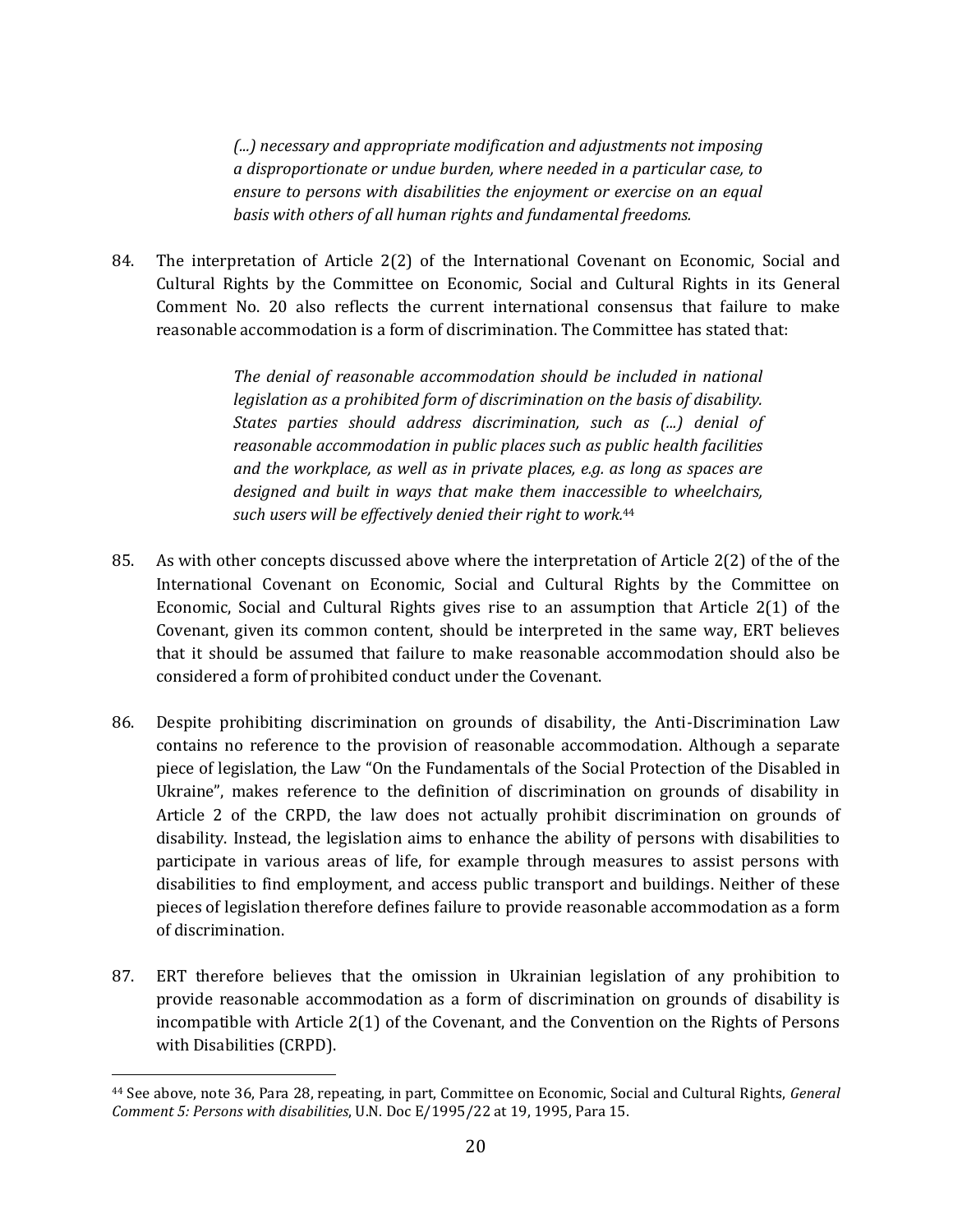- 88. **ERT therefore urges the Committee to recommend that the Anti-Discrimination Law be amended so as to prohibit a failure to make reasonable accommodation as a form of discrimination on grounds of disability.**
- 89. The definition of reasonable accommodation in the Declaration departs from the current understanding of reasonable accommodation in the CRPD, and other international instruments, in one important way, in that it applies to all grounds of discrimination rather than solely on grounds of disability. Again however, ERT believes that this reflects an emerging international consensus arising from the need to ensure consistent standards of legal protection between discrimination occurring on different grounds. In her legal commentary to the Declaration, Dr. Dimitrina Petrova has explained the relationship between Principle 13 and these other sources:

*The concept of reasonable accommodation is well established in equality law, particularly in legislation related to disability rights. The definition of accommodation in Principle 13 [Accommodating Difference] is based on the definition contained in the UN Convention on the Rights of Persons with Disabilities, but it is extrapolated to cover other forms of disadvantage beyond disability, as well as, more generally, differences which hamper the ability of individuals to participate in any area of economic, social, political, cultural or civil life.* 45

90. **ERT would also urge the Committee to take a progressive interpretation of the right to equality in Articles 2(1) and 26 of the Covenant, in line with Principle 13 of the Declaration of Principles of Equality, and interpret those articles as prohibiting a failure to make reasonable accommodation as a form of discrimination** *on all grounds***, and thus call on Ukraine to make similar provision in the Anti-Discrimination Law.** 

### *Positive Action*

 $\overline{a}$ 

91. ERT believes that to be effective, the right to equality *requires* positive action so as to "accelerate progress towards equality of particular groups"; indeed, the Declaration defines positive action as a "necessary element within the right to equality". <sup>46</sup> The Committee itself has stated that:

<sup>45</sup> Petrova, D., "The Declaration of Principles on Equality: A Contribution to International Human Rights", in *Declaration of Principles on Equality*, above note 4, pp. 30 – 31.

<sup>46</sup> See above, note 4, Principle 3, p. 5.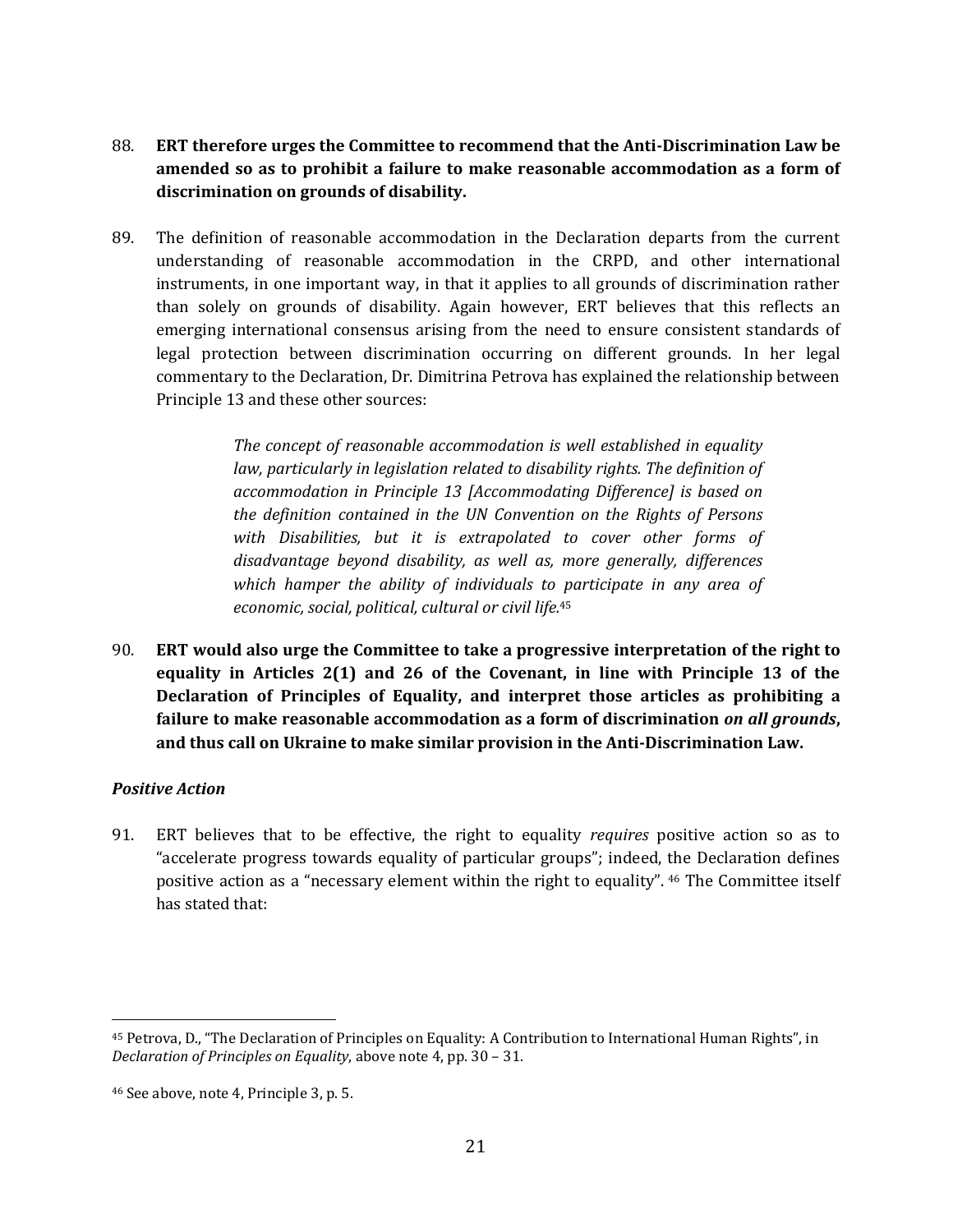*(...) the principle of equality sometimes requires States parties to take affirmative action in order to diminish or eliminate conditions which cause or help to perpetuate discrimination prohibited by the Covenant.*<sup>47</sup>

92. The Committee has also stated, in relation to equality between men and women, that:

*The obligation to ensure to all individuals the rights recognized in the Covenant, established in articles 2 and 3 of the Covenant, requires that States parties take all necessary steps to enable every person to enjoy those right (...). The State party must not only adopt measures of protection, but also positive measures in all areas so as to achieve the effective and equal empowerment of women.*<sup>48</sup>

93. Article 1(5) of the Anti-Discrimination Law defines positive action as:

*(...) special temporary or permanent measures aimed at eliminating legal or de facto inequality in the opportunities of individuals and / or groups of persons to exercise the equal rights and freedoms granted by the Constitution and laws of Ukraine*.

- 94. Article 7(1) of the Anti-Discrimination Law provides that "State policy in respect of preventing and combating discrimination shall be aimed at (...) taking positive action" but provides no further details on what action should be taken. Article 9 provides that the bodies empowered to prevent and combat discrimination in the Anti-Discrimination Law "may" take positive action.
- 95. ERT believes that there are at least two significant weaknesses in the Anti-Discrimination Law in relation to positive action. First, positive action is permissible rather than obligatory. This permissive approach runs contrary to the Committee's interpretation of the Covenant which "requires" States Parties to adopt measures of positive action so as to achieve effective equality. Second, positive action is only permissible where it is aimed at eliminating inequality "in the opportunities (...) to exercise the equal rights and freedoms granted by the Constitution and laws of Ukraine". This severely limits the situations where positive action measures may be taken, restricting its application to only those situations where access to Constitutional and legal rights is at issue. This definition excludes positive action measures being taken in other areas of life where legal or de facto inequality exists. Such a limitation is contrary to the Committee's interpretation of the Covenant which, as the Committee has

<sup>47</sup> See above, note 1, Para 10.

<sup>48</sup> Human Rights Committee, *General Comment No. 28: Equality of rights between men and women (article 3)*, U.N. Doc. CCPR/C/21/Rev.1/Add.10, 2000, Para 3.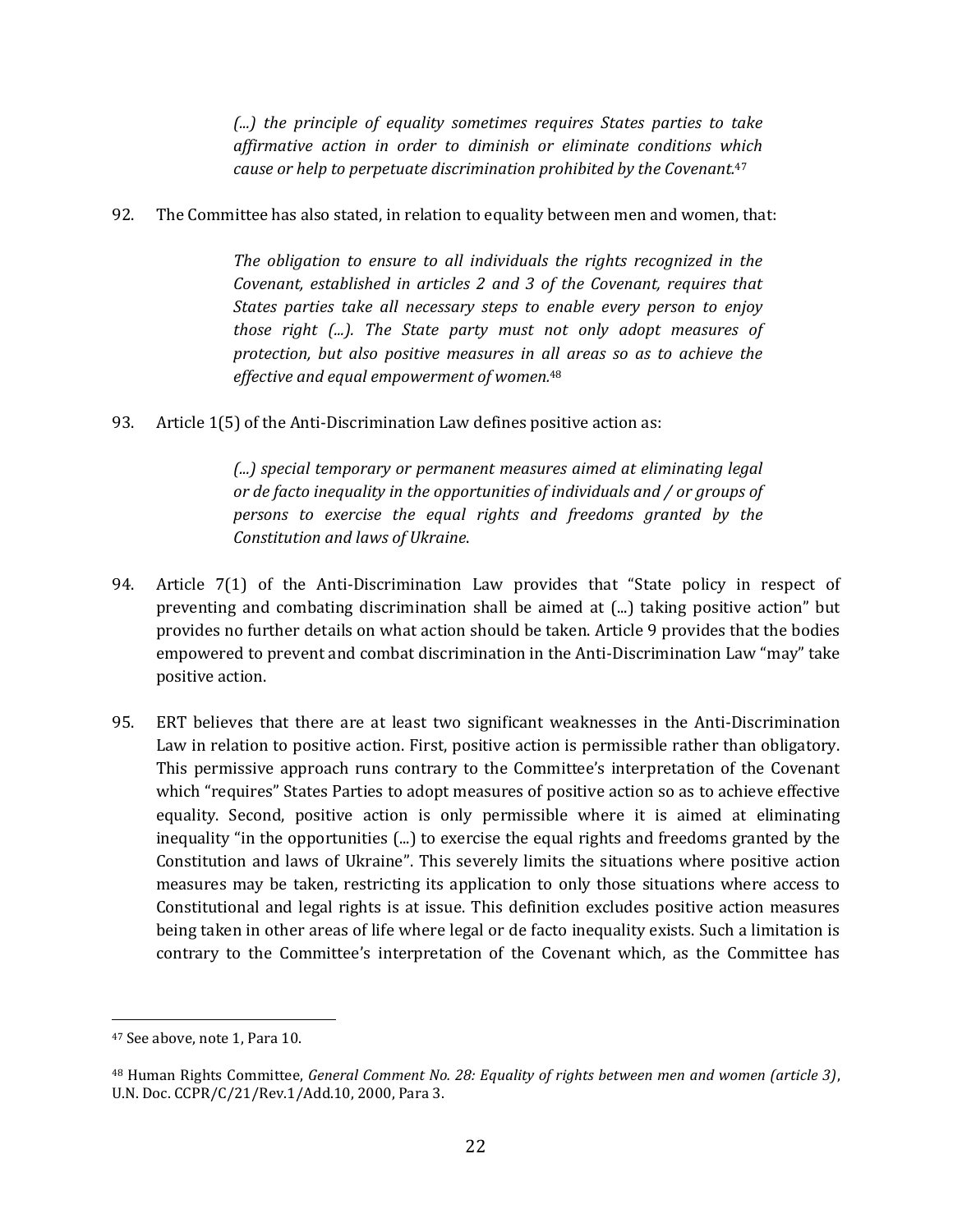stated, "prohibits discrimination in law or in fact in any field regulated and protected by public authorities".<sup>49</sup>

96. The Draft Law makes no amendments to Articles 7 or 9, but does amend the definition of positive action in Article 1(5). The new definition defines positive action as:

> *(...) special temporary activities implemented by law and in pursuance of a legitimate, objectively reasonable aim directed aimed at eliminating legal or de facto inequality in the opportunities of individuals and / or groups of persons to exercise the equal rights and freedoms granted by the Constitution and laws of Ukraine.*

- 97. The amendments made by the Draft Law address neither of the weaknesses within the current provisions. Indeed, a third weakness is added in that whereas Article 1(5) currently provides that positive action may be "temporary or permanent", the Draft Law would provide that it could only be "temporary". This limitation is unnecessarily restrictive and would not address discrimination which is systemic or structural, and which requires long-term and, in some instances, permanent measures of positive action to be taken so as to ensure substantive equality. Such measures might include, for example, positive measures to ensure equal treatment for the elderly.
- 98. **ERT would therefore urge the Committee to recommend that the Anti-Discrimination Law be amended so as to** *require***, and not merely** *permit***, positive action to be taken; for positive action to be taken in all areas of life, and not merely in relation to existing Constitutional and legal rights; for positive action to remain available either temporarily or permanently; and for Ukraine to take specific and substantial measures of positive action to accelerate progress towards equality of all disadvantaged groups.**

## **List of Issues: Paragraph 4(b): Draft Law 0945 (formerly known as Draft Law 8711)**

99. The Committee referred to Draft Law 0945 (formerly known as Draft Law 8711) and requested "information on the status of the [draft law] and (...) whether [the law is] compatible with the Covenant". <sup>50</sup> Draft Law 0945 "on Amendments to Certain Legislative Acts (to protect children's rights to safe information space)" was re-introduced into the Verkhovna Rada on 12 December 2012. It is currently on the agenda of the second session of the Verkhovna Rada in its current convocation although no specific date has been set for its further consideration.

<sup>49</sup> See above, note 1, Para 12.

<sup>50</sup> See above, note 7, Para 5.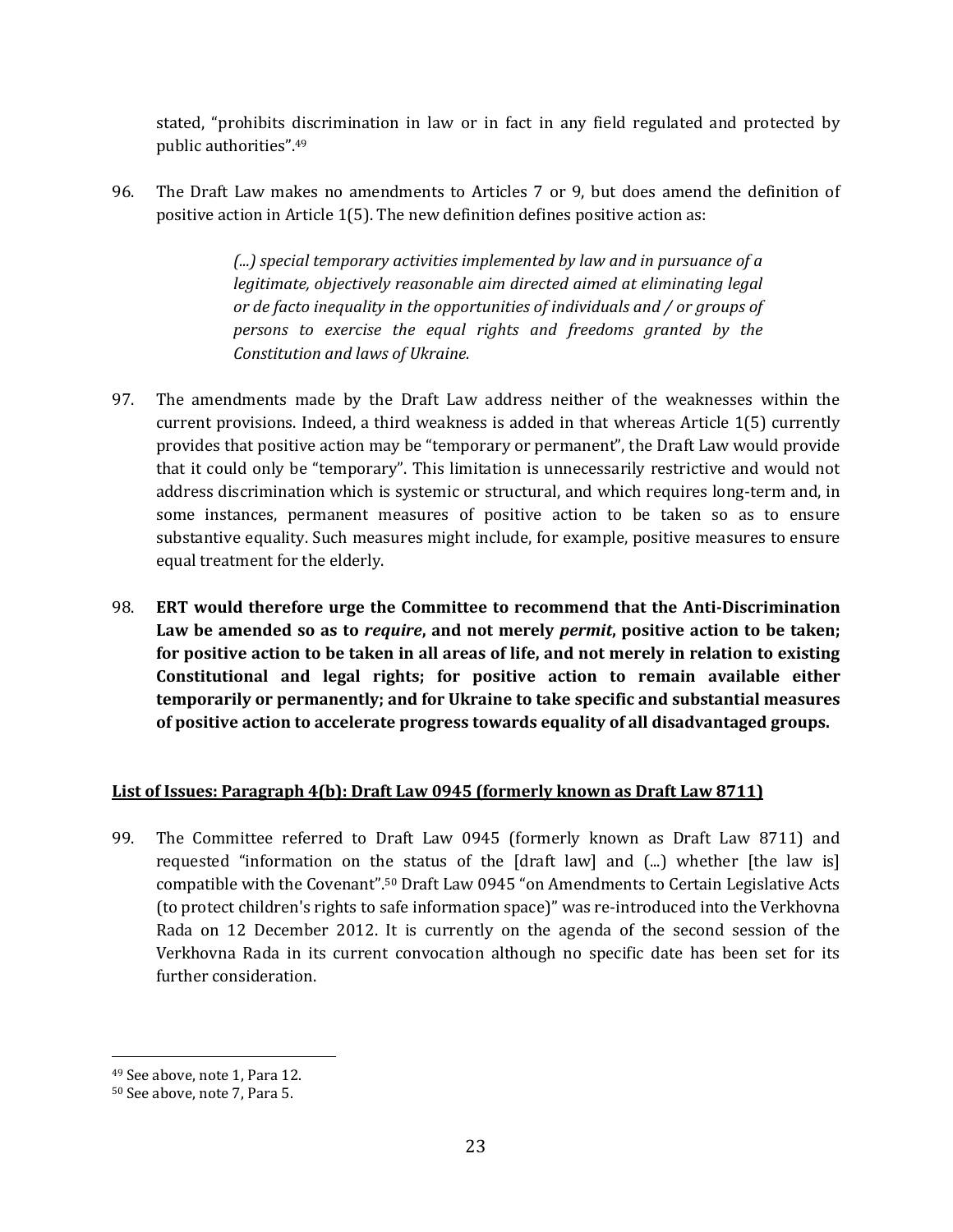- 100. ERT shares the concern of many other organisations that Draft Law 0945 would constitute a violation of many international human rights instruments, including the Covenant. In particular, ERT shares the belief of the United Nations High Commissioner for Human Rights that Draft Law 0945 is "clearly discriminatory and runs counter to Ukraine's international commitments to ensure freedom of expression and information".<sup>51</sup> ERT agrees that unless Draft Law 0945 is rejected, it raises "serious question marks over the country's adherence to fundamental human rights values, as contained in the International Covenant on Civil and Political Rights and the European Convention for the Protection of Human rights and Fundamental Freedoms".<sup>52</sup>
- 101. In February 2013, ERT wrote to the Verkhovna Rada expressing its concerns and providing a detailed assessment of the Draft Law with Ukraine's international human rights obligations. That assessment concluded that the adoption of Draft Law 0945 would violate, amongst others:
	- (a) Articles 2(1), 19 and 26 of the International Covenant on Civil and Political Rights;
	- (b) Articles 2(1), 13, 17 and 24 of the Convention on the Rights of the Child; and
	- (c) Articles 10 and 14 of the European Convention on Human Rights.
- 102. The relevant portions of ERT's assessment of the compatibility of Draft Law 0945 with the Covenant are provided in Annex I to this submission.
- 103. **ERT would therefore urge the Committee to recommend that Draft Law 0945 be rejected in its entirety as incompatible with Ukraine's international human rights obligations, including its obligations under the Covenant.**

#### **Discriminatory Legislation**

104. As part of ERT's research and engagements with civil society in Ukraine, ERT has examined a number of pieces of legislation in Ukraine which are, either in whole or in part, discriminatory. Principle 11 of the Declaration of Principles on Equality requires *inter alia*, states to "(b) Take all appropriate measures, including legislation, to modify or abolish existing laws, regulations, customs and practices that conflict or are incompatible with the right to equality".<sup>53</sup> ERT believes that discriminatory legislation constitutes a fundamental breach of a State's obligation to respect the right to equality. This approach is inspired, in part, by the Committee's recognition that Article 26 of the Covenant in particular is

<sup>51</sup> Office of the High Commissioner for Human Rights, *Press briefing note - Ukraine / law on homosexuality, Guatemala killings*, 5 October 2012.

<sup>52</sup> Ibid.

<sup>53</sup> See above, note 4, Principle 11, p. 10.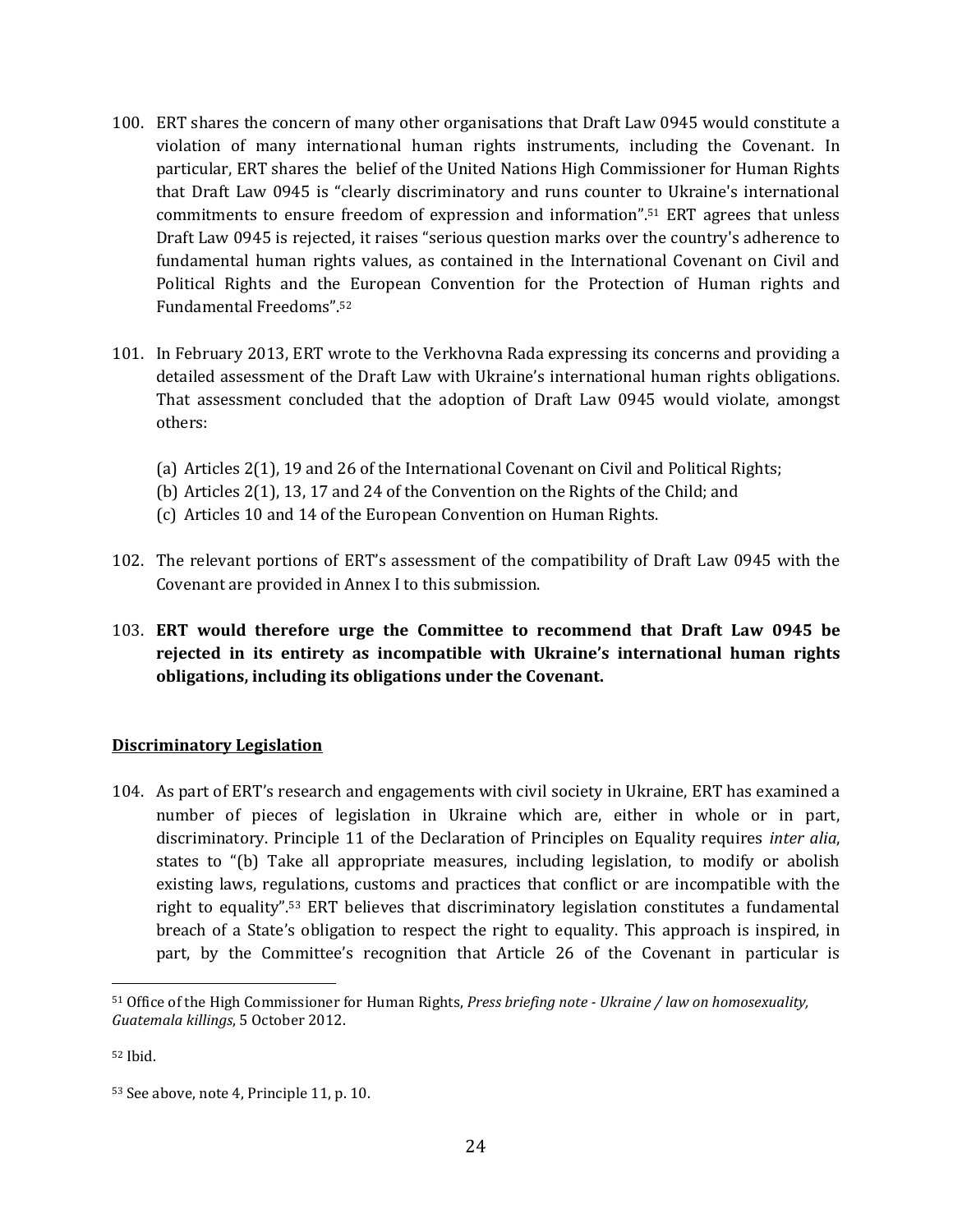"concerned with the obligations imposed on States parties in regard to their legislation and the application thereof".<sup>54</sup> As the Committee has stated in its General Comment No. 18, " $\ldots$ ) when legislation is adopted by a State party, it must comply with the requirement of article 26 that its content should not be discriminatory." 55

105. In addition, Principle 11 draws from a number of sources of international human rights law. In addition to Articles 2(1)(c) of the International Convention on the Elimination of All Forms of Racial Discrimination,<sup>56</sup> Articles 2(f) and (g) of the Convention on the Elimination of All Forms of Discrimination Against Women,<sup>57</sup> and Article 4(1)(b) of the Convention on the Rights of Persons with Disabilities,<sup>58</sup> Principle 11 draws inspiration from Article 2(2) of the International Covenant on Economic, Social and Cultural Rights, in relation to which the Committee on Economic, Social and Cultural Rights has stated that:

> *(...) [L]aws should be regularly reviewed and, where necessary, amended in order to ensure that they do not discriminate or lead to discrimination, whether formally or substantively, in relation to the exercise and enjoyment of Covenant rights.*<sup>59</sup>

106. As is stated elsewhere in this submission, ERT believes that the similar nature and purpose of Article 2(2) of the International Covenant on Economic, Social and Cultural Rights and Article 2(1) of the International Covenant on Civil and Political Rights indicates that the two articles should be construed consistently with each other, and that therefore the interpretations of the articles by the relevant Treaty Bodies should be similarly consistent.

 $\overline{a}$ 

<sup>58</sup> States Parties undertake to ensure and promote the full realization of all human rights and fundamental freedoms for all persons with disabilities without discrimination of any kind on the basis of disability. To this end, States Parties undertake: (b) To take all appropriate measures, including legislation, to modify or abolish existing laws, regulations, customs and practices that constitute discrimination against persons with disabilities.

<sup>54</sup> See above, note 1, Para 12.

<sup>55</sup> See above, note 1, Para 12.

<sup>56</sup> Each State Party shall take effective measures to review governmental, national and local policies, and to amend, rescind or nullify any laws and regulations which have the effect of creating or perpetuating racial discrimination wherever it exists.

<sup>57</sup> States Parties condemn discrimination against women in all its forms, agree to pursue by all appropriate means and without delay a policy of eliminating discrimination against women and, to this end, undertake: (f) To take all appropriate measures, including legislation, to modify or abolish existing laws, regulations, customs and practices which constitute discrimination against women; (g) To repeal all national penal provisions which constitute discrimination against women.

<sup>59</sup> See above, note 36, Para 37.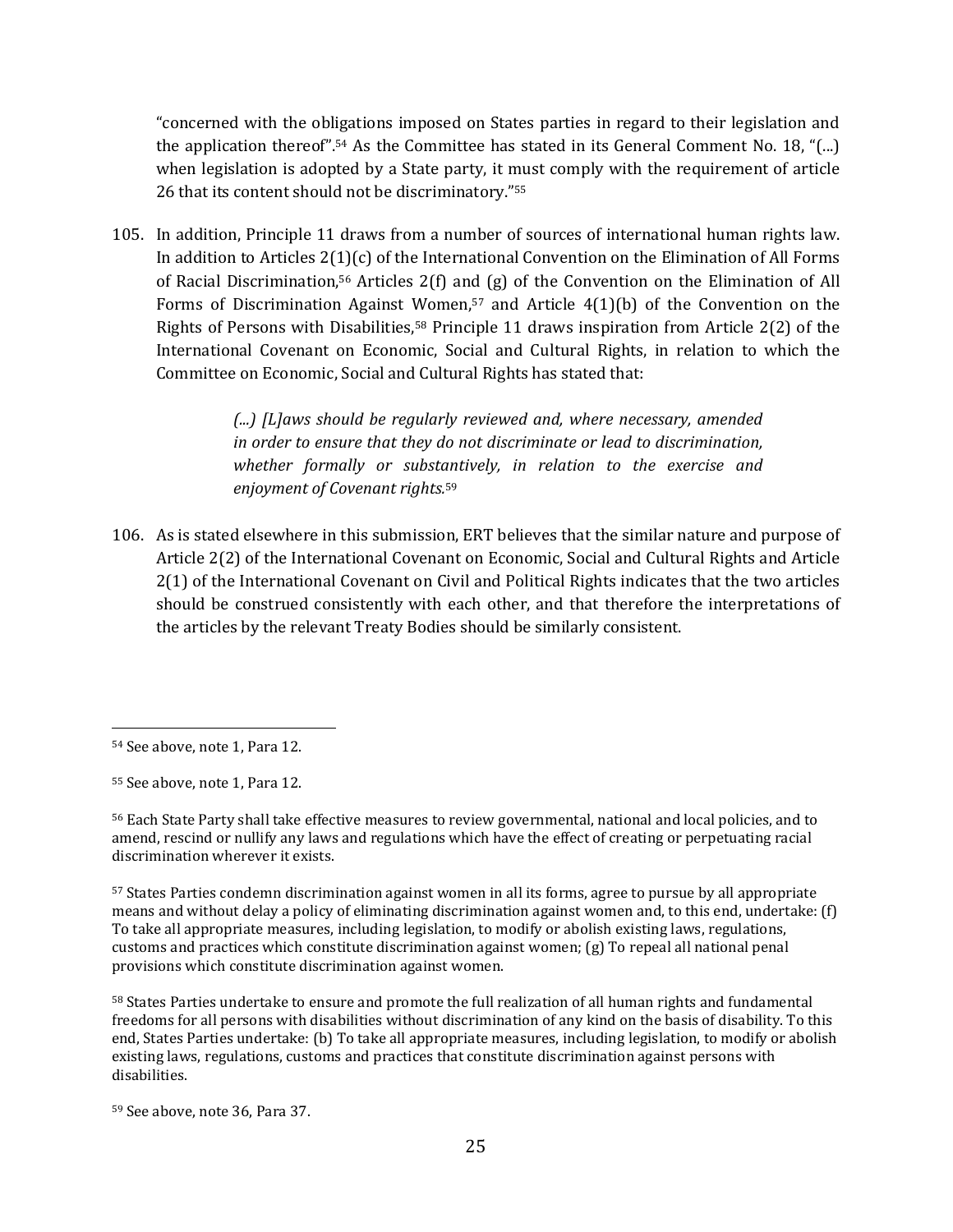- 107. ERT wishes therefore to raise its concern in relation to a number of legislative provisions which conflict with the right to equality, most notably by discriminating against persons based on their sexual orientation or gender identity.
- 108. Numerous provisions of Ukrainian law discriminate against same-sex couples based on their sexual orientation. Article 51 of the Constitution of Ukraine and Article 21 of the Family Code define marriage as between a man and a woman, discriminating against same sex couples in access to marriage. In addition, Article 74 of the Family Code which recognises the right to common joint ownership of joint matrimonial property applies only to unmarried oppositesex couples and not unmarried same-sex couples. Article 211(3) of the Family Code prohibits same sex couples from adopting children.
- 109. This denial of legal recognition of same-sex couples has further consequences. Article 9 of the Law "On Citizenship of Ukraine" provides that the mandatory five-year term of residence in Ukraine in order to obtain citizenship does not apply to spouses of Ukrainian citizens. As Ukrainian law does not recognise same-sex partnerships and same-sex marriages, this clause directly discriminates against same-sex partners of Ukrainian citizens.
- 110. Article 4 of the Law "On Immigration" provides for the establishment of a quota for spouses of immigrants, but provides that spouses of Ukrainian citizens can receive permits for immigration regardless of this quota, thereby directly discriminating against same-sex partners of Ukrainian citizens and permanent residents in Ukraine with regards to immigration permits.
- 111. **ERT would therefore urge the Committee to recommend that Ukraine amend Article 51 of the Constitution and Articles 21 and 74 of the Family Code so as to provide legal recognition and protection for same-sex relationships. ERT also urges the Committee to recommend that Article 211(3) of the Family Code, Article 9 of the Law "On Citizenship of Ukraine" and Article 4 "Of the Law on Immigration" be amended to as not to discriminate between same-sex couples and opposite-sex couples.**
- 112. Official recognition of a sex change (and the corresponding change of name of a transgender person in relevant documents) is impossible without complex and costly surgical procedures. Although the law ("Fundamentals of Legislation of Ukraine on Health Care", Article 51) contains no requirement for there to be corrective surgery before a medical certificate of a change of sex may be issued, such a requirement has been made via an order of the Ministry of Health Care of 3 February 2011, No. 60 "On improving the delivery of health care to those in need of a change (correction) of sex".<sup>60</sup> As a result, a transsexual person who does not have the wish, or the means, to carry out corrective surgery, or whose health prevents such treatment, is forced to live with documents that do not match his/her psychological gender, appearance, and behaviour.

 $\overline{a}$ <sup>60</sup> Para 13 of the Procedures for observation of persons in need of change (correction) of sex.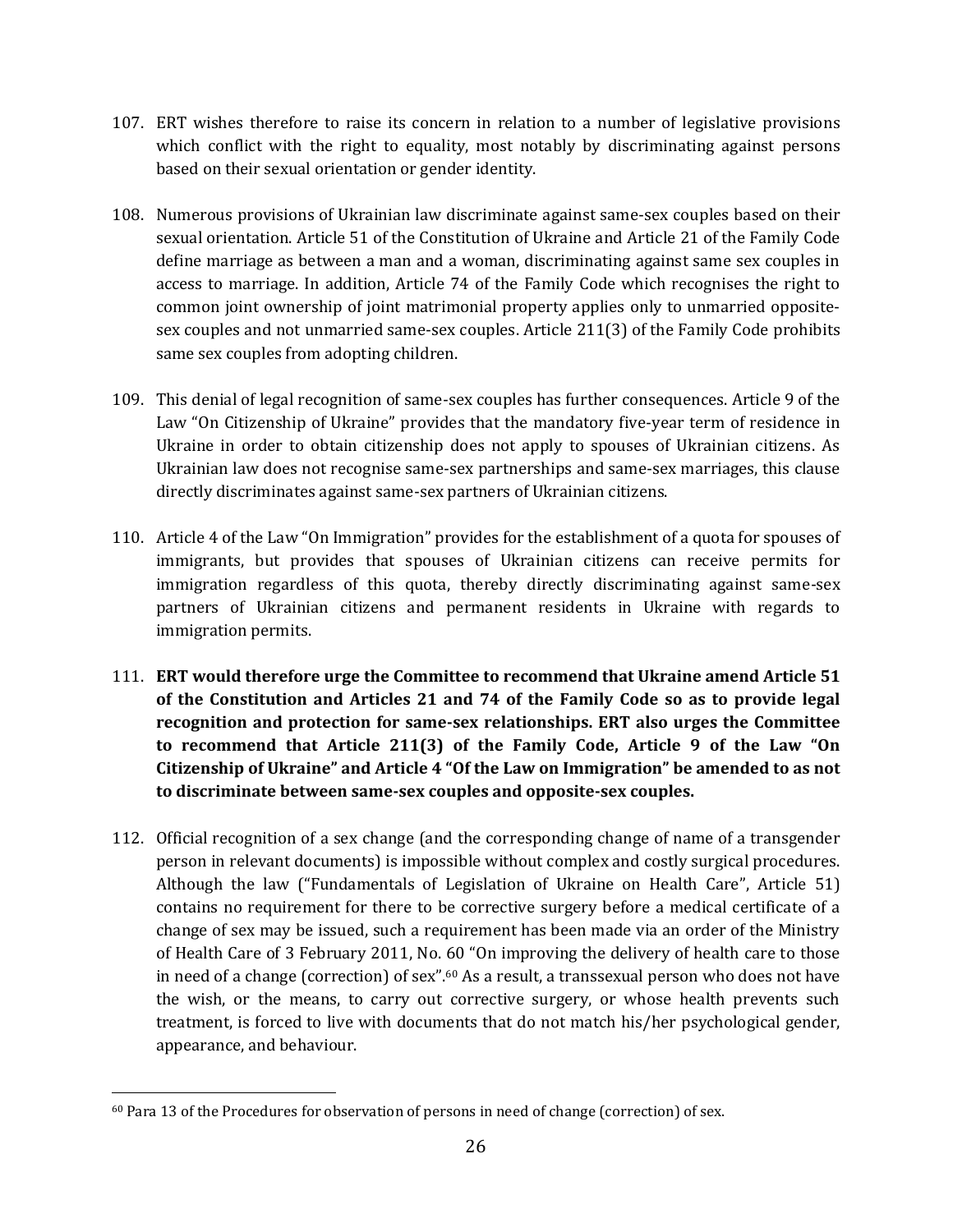- 113. Order No. 60 contains a number of prerequisites for a sex change, many of which can be considered entirely unreasonable; in particular, a change of sex is prohibited in the following cases:
	- Where the person is under the age of 18;
	- Where the person is homosexual or a transvestite;
	- Where the person has any "sexually perverse tendencies";
	- Where the person has morphological features which would make it difficult for them to adapt to their desired gender (such as androgyny or development of sex disorders);
	- Where hormonal or surgical intervention is not possible due to existing diseases;
	- Where such corrective surgery would be incompatible with the scope of sex change procedures recommended by the Commission on Change (Correction) of Sex of the Ministry of Health.
- 114. **ERT would therefore urge the Committee to recommend that Ministry of Health Care Order No. 60 of 3 February 2011 "On improving the delivery of health care to those in need of a change (correction) of sex" be amended so as to remove discriminatory provisions, and for Ukraine to reform the law on change of sex so as to remove any unnecessary obstacles for transgender persons.**
- 115. Article 212(1)(8) of the Family Code prohibits the adoption of children by persons suffering from diseases specified on a list approved by the Ministry of Health. An order of the Ministry of Health (No. 479 of 20 August 2008) included transsexualism on the list of diseases, thereby discriminating against persons on grounds of gender identity.
- 116. **ERT would therefore urge the Committee to recommend that Ministry of Health Care Order No. 479 of 20 August 2008 be amended so as to remove transsexualism from the list of diseases which prevent a person from adopting a child, and of Ukraine to reform the law on adoption so as to remove any limitations which unjustifiably discriminate on grounds of sexual orientation, gender identity, or health status.**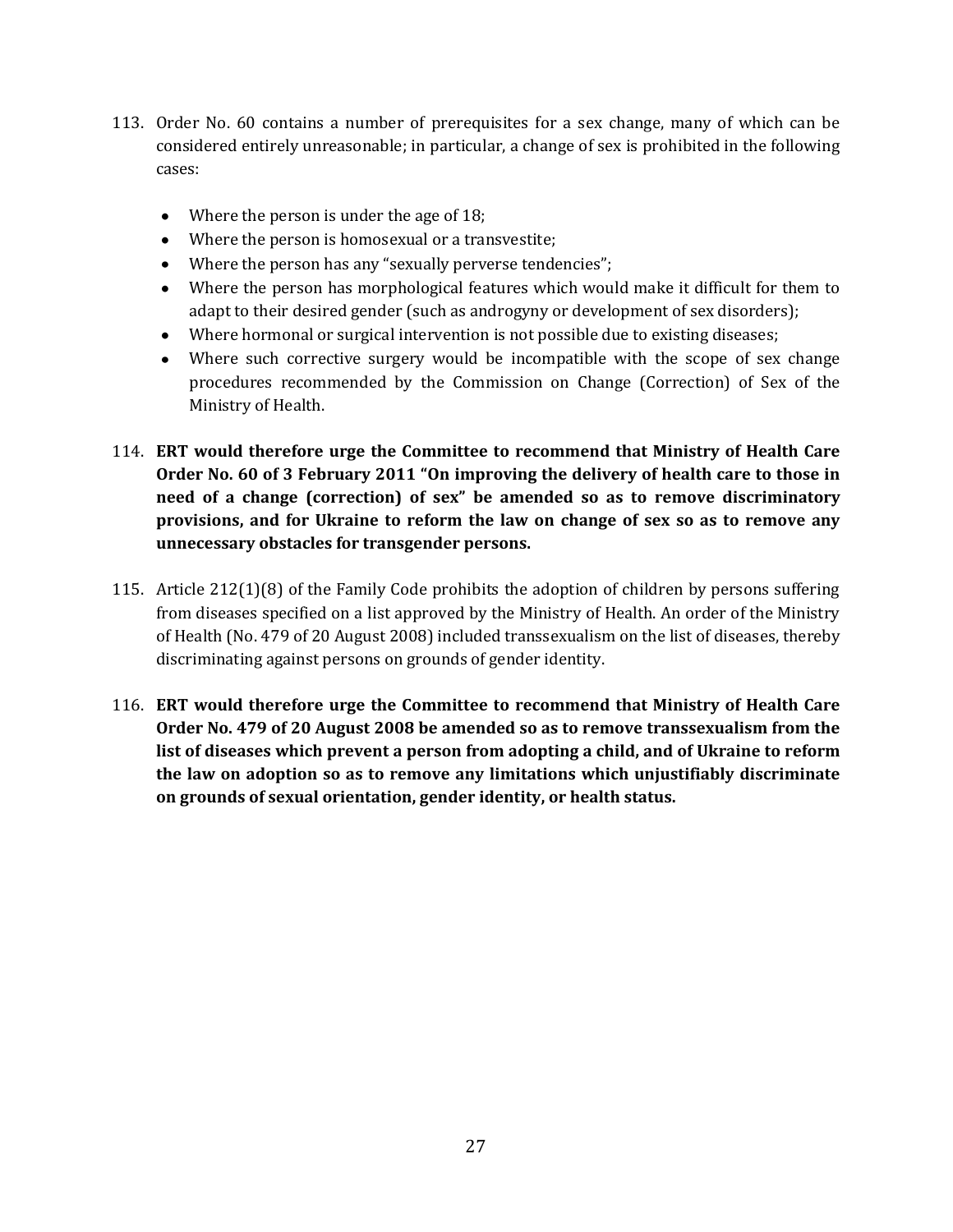### **Annex I: Assessment of the Compatibility of Draft Law 0945 with the Covenant**

#### Articles 19 and 2(1) of the Covenant

1. Article 19(2) of the Covenant provides that:

*Everyone shall have the right to freedom of expression; this right shall include freedom to seek, receive and impart information and ideas of all kinds, regardless of frontiers, either orally, in writing or in print, in the form of art, or through any other media of his choice.*

- 2. Article 19(3) of the Covenant provides that the rights contained within Article 19(2) can only be restricted where necessary (a) for respect of the rights or reputations of others or (b) for the protection of national security or of public order, or of public health or morals. Furthermore, the Human Rights Committee (the Committee) has said that any restrictions under Article 19(3) must also be "compatible with the provisions, aims and objectives of the Covenant",<sup>61</sup> including the non-discrimination provisions of the Covenant.<sup>62</sup>
- 3. The non-discrimination provisions of the Covenant are to be found in Article 2(1), which provides that the rights contained within the Covenant must be respected and ensured "without distinction of any kind", and Article 26, which provides for a freestanding right to non-discrimination "on any ground".
- 4. Although sexual orientation is not explicitly listed as a ground upon which discrimination is prohibited in Articles 2(1) and 26, the Human Rights Committee has repeatedly recognised sexual orientation as a protected ground under both Articles since its Communication in *Toonen v Australia* in 1994.<sup>63</sup> Initially, the Committee took the view that sexual orientation was included as an aspect of the ground of "sex" which is listed in the Articles.<sup>64</sup> However, in the more recent Communication in *Young v Australia* in 2003,<sup>65</sup> the Committee stated that sexual orientation was a prohibited ground in its own right under the term "other status". The Committee has since maintained the position that sexual orientation is a form of other status under Articles 2(1) and 26.

 $\overline{a}$ 

<sup>64</sup> Ibid., Para 8.7.

<sup>61</sup> Human Rights Committee, *General Comment No. 34: On Article 19: Freedoms of Opinion and Expression*, UN Doc. CCPR/C/GC/34, 2011, Para 26. See also *Toonen v Australia*, Human Rights Committee, Communication No. 488/1992, U.N. Doc. CCPR/C/50/D/488/1992, 1994, Para 8.3.

<sup>62</sup> Ibid., Para 26.

<sup>63</sup> Human Rights Committee, Communication No. 488/1992, U.N. Doc. CCPR/C/50/D/488/1992, 1994.

<sup>65</sup> Human Rights Committee, Communication No. 941/2000, U.N. Doc. CCPR/C/78/D/941/2000, 2003.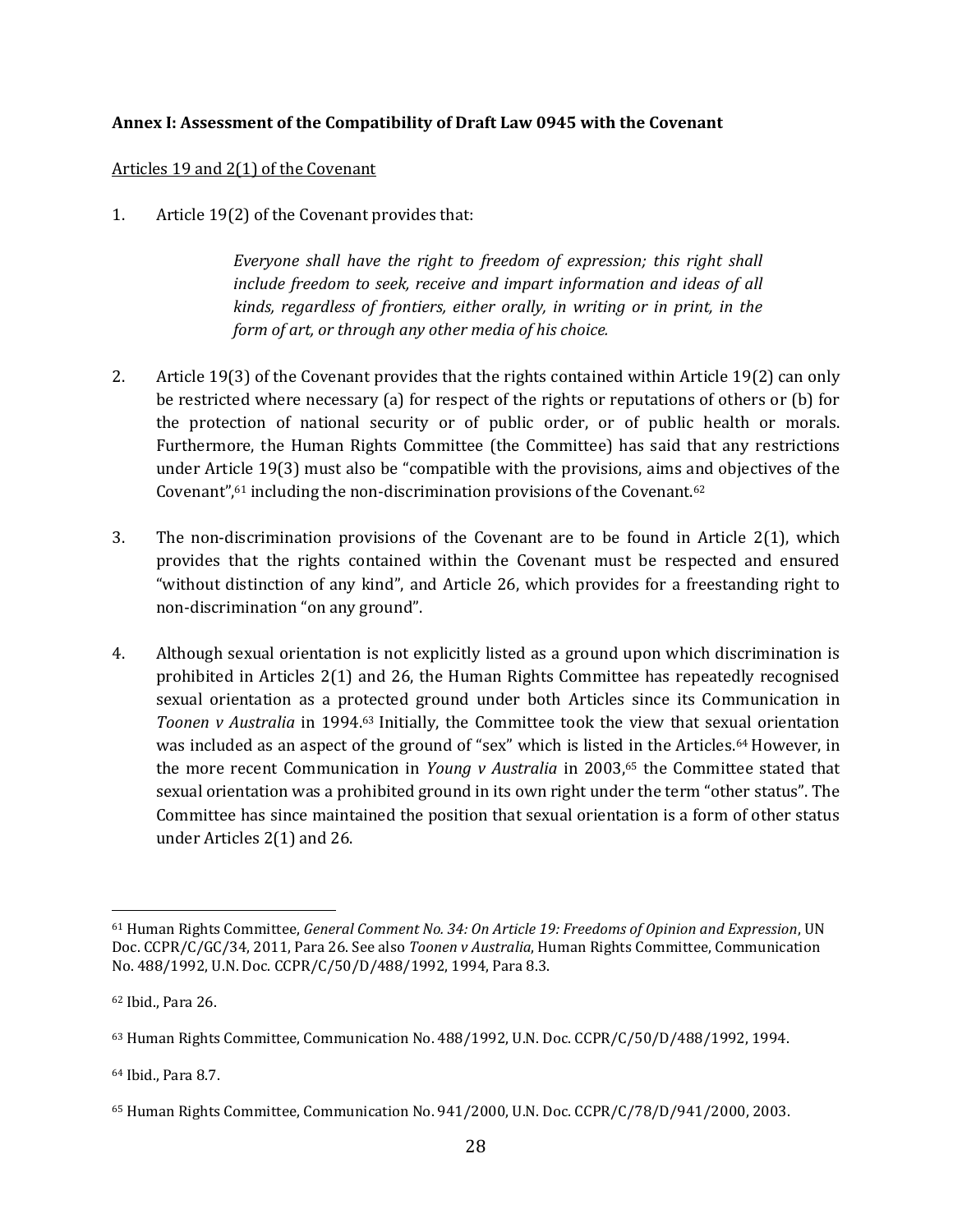5. The Human Rights Committee has defined "discrimination" in its General Comment No. 18 as follows:

> *[T]he term "discrimination" as used in the Covenant should be understood to imply any distinction, exclusion, restriction or preference which is based on any ground (...) and which has the purpose or effect of nullifying or impairing the recognition, enjoyment or exercise by all persons, on an equal footing, of all rights and freedoms.*<sup>66</sup>

- 6. The Human Rights Committee has also made it clear that the prohibition on discrimination applies both to direct discrimination and indirect discrimination. The Committee has defined indirect discrimination as encompassing rules or measures which are neutral on their face but have detrimental effects which exclusively or disproportionately affect persons on prohibited grounds.<sup>67</sup>
- 7. The Human Rights Committee has also made it clear that differential treatment can only be justified :

*[I]f the criteria for such differentiation are reasonable and objective and if the aim is to achieve a purpose which is legitimate under the Covenant.*<sup>68</sup>

#### *Case Law: Irina Fedotova v Russian Federation*

- 8. In *Irina Fedotova v Russian Federation*<sup>69</sup> the Committee examined a law in the Russian oblast of Ryazan, the provisions of which were very similar to those in Draft Law 0945. Section 3.10 of the Ryazan Region Law on Administrative Offences created an administrative offence of "public actions aimed at propaganda of homosexuality (sexual act between men or lesbianism) among minors" punishable by a fine between 1,500 and 2,000 rubles. An LGBT activist, Irina Fedotova, was convicted of an offence under the law after displaying posters reading "Homosexuality is normal" and "I am proud of my homosexuality" near a secondary school.
- 9. The Committee held that there was "no doubt" that Ms Fedotova's conviction under this law amounted to restrictions on her right to freedom of expression under Article 19(2) and, in

<sup>66</sup> Human Rights Committee, *General Comment No. 18: Non-discrimination*, U.N. Doc. HRI/GEN/1/Rev.1 at 26, 1994, Para 7.

<sup>67</sup> See Human Rights Committee, *Althammer et al. v. Austria*, Communication No. 998/2001, U.N. Doc. CCPR/C/78/D/998/2001, 2003, Para 10.2.

<sup>68</sup> See above, note 66, Para 13.

<sup>69</sup> Human Rights Committee, Communication No. 1932/2010, UN Doc. CCPR/C/106/D/1932/2010, 19 November 2012.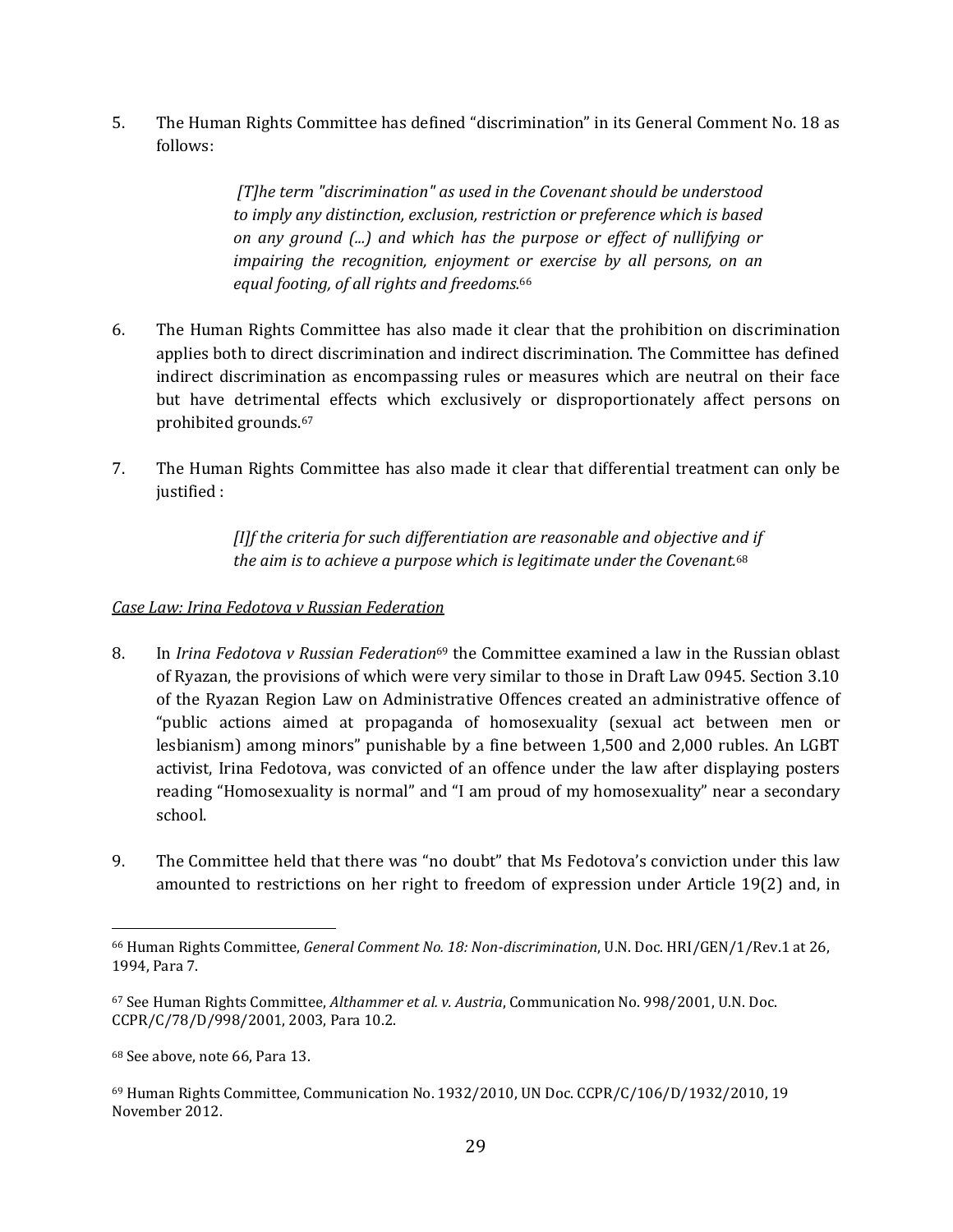particular, expression of her sexual identity and her search for understanding of that identity.<sup>70</sup>

- 10. The Russian Federation put forward arguments that the restriction on freedom of expression was justified under Article 19(3) in that it was for the protection of the morals, health, rights and legitimate interests of children. ERT notes that the arguments put forward by the authors of Draft Law 0945 in the Explanatory Notes mirror those put forward by the Russian Federation in defence of the Ryazan Region Law.
- 11. In response to those arguments, the Committee recalled its General Comment No. 34 where it stated that:

*[T]he concept of morals derives from many social, philosophical and religious traditions; consequently, limitations (...) for the purpose of protecting morals must be based on principles not deriving exclusively from a single tradition. Any such limitations [under Article 19] must be understood in the light of universality of human rights and the principle of non-discrimination.*<sup>71</sup>

- 12. The Committee also recalled that any restrictions "must conform to the strict tests of necessity and proportionality".<sup>72</sup>
- 13. The Committee noted that the Ryazan Region Law restricted only propaganda of homosexuality, and not propaganda of heterosexuality or of sexuality generally, among minors, and that it thus made a distinction based on sexual orientation. The Committee was not convinced that such a restriction was based on reasonable and objective criteria and found no evidence whatsoever that would point to the existence of factors justifying such a distinction.<sup>73</sup>
- 14. Although the Committee accepted that the protection of the welfare of children was a legitimate aim, it stated that Russia had failed to demonstrate why it was necessary, for any of the legitimate purposes in Article 19(3), to restrict an individual's right to freedom of expression which involves expression of their sexual identity, calls for understanding of that sexual identity, or even engages children in discussion of issues relating to sexual orientation.

<sup>70</sup> Ibid., Para 10.2.

<sup>71</sup> Human Rights Committee, *General Comment No. 34: On Article 19: Freedoms of Opinion and Expression*, UN Doc. CCPR/C/GC/34 (2011), Para 32.

<sup>72</sup> See above, note 69, Para 10.3. See also Human Rights Committee, *General Comment No. 34: On Article 19: Freedoms of Opinion and Expression*, UN Doc. CCPR/C/GC/34, 2011, Para 22.

<sup>73</sup> See above, note 69, Para 10.6.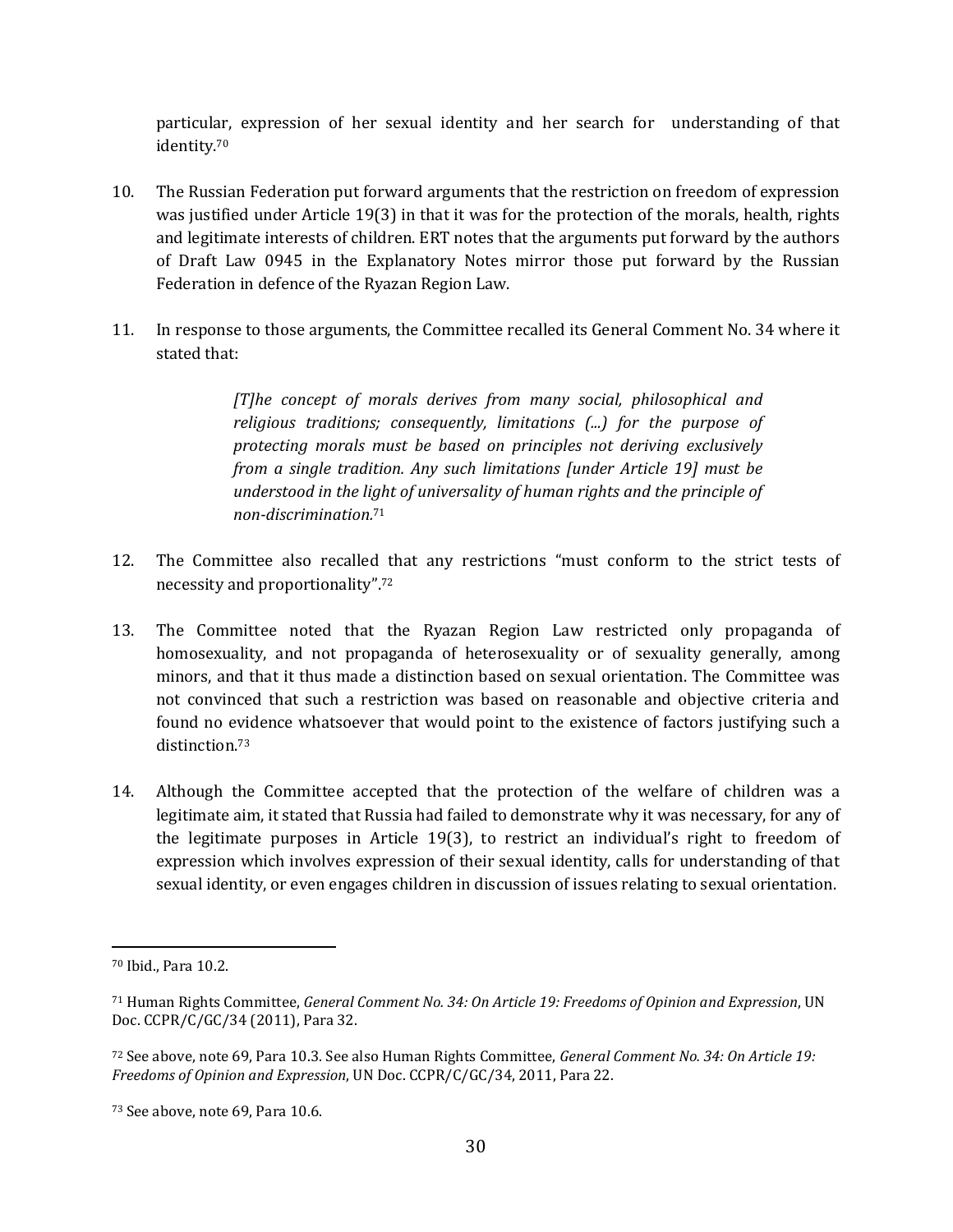15. On that basis, the Committee held that the law violated Article 19(2), when read in conjunction with Article 26, in that it restricted freedom of expression and could not be justified under Article 19(3) of the Covenant.

### *Analysis of Draft Law 0945 with Articles 19 and 2(1)*

- 16. Draft Law 0945 and the amendments which it makes to various other laws, including the Criminal Code of Ukraine, would constitute a significant restriction of the right to freedom of expression under Article 19(2), in that it would restrict the rights of persons in Ukraine to impart certain information and ideas in various media where such information or ideas were considered to "promote homosexuality". This vague and undefined phrase could be understood to include: campaigning for, or supporting, equal rights for LGB persons; campaigning for, or supporting, legal recognition of same-sex couples; information on parades, marches and demonstrations by LGB people and LGB organisations; films, television shows, and articles about or featuring LGB people; sexual health awareness for LGB people; expressions of personal sexual identity; calls for understanding of that sexual identity; and any discussion of issues relating to sexual orientation.
- 17. Draft Law 0945 arguably goes considerably further than Section 3.10 of the Ryazan Region Law on Administrative Offences – which the Human Rights Committee held "no doubt" constituted a violation of Article 19(2) – in that it goes far beyond "public actions aimed at propaganda of homosexuality" and would cover production and distribution of products, the print media, broadcasting on television and radio, other publications, and would impose criminal sanctions for importing, distributing, manufacturing, storing, transporting or in any other way moving products, including films and videos, into Ukraine which "promote homosexuality". As such, Draft Law 0945 goes far further than Section 3.10 of the Ryazan Region Law on Administrative Offices and therefore constitutes an even less permissible restriction under Article 19(2).

## **18. ERT is therefore of the firm belief that Draft Law 0945 constitutes a clear violation of Article 19(2) which cannot be justified under Article 19(3).**

- 19. ERT is equally concerned that Draft Law 0945 constitutes a violation of Article 2(1) in that it discriminates against persons based on their sexual orientation in the enjoyment of the right to freedom of expression in a similar way to the Ryazan Region Law considered by the Human Rights Committee in Fedotova.
- 20. Draft Law 0945 undoubtedly makes a distinction based on sexual orientation in that it only applies to publications which promote homosexuality and not heterosexuality or sexuality generally. This distinction also amounts to an exclusion and a restriction in that it prohibits such publications and products with the threat of sanctions, including criminal sanctions, rather than merely regulating them in a different way.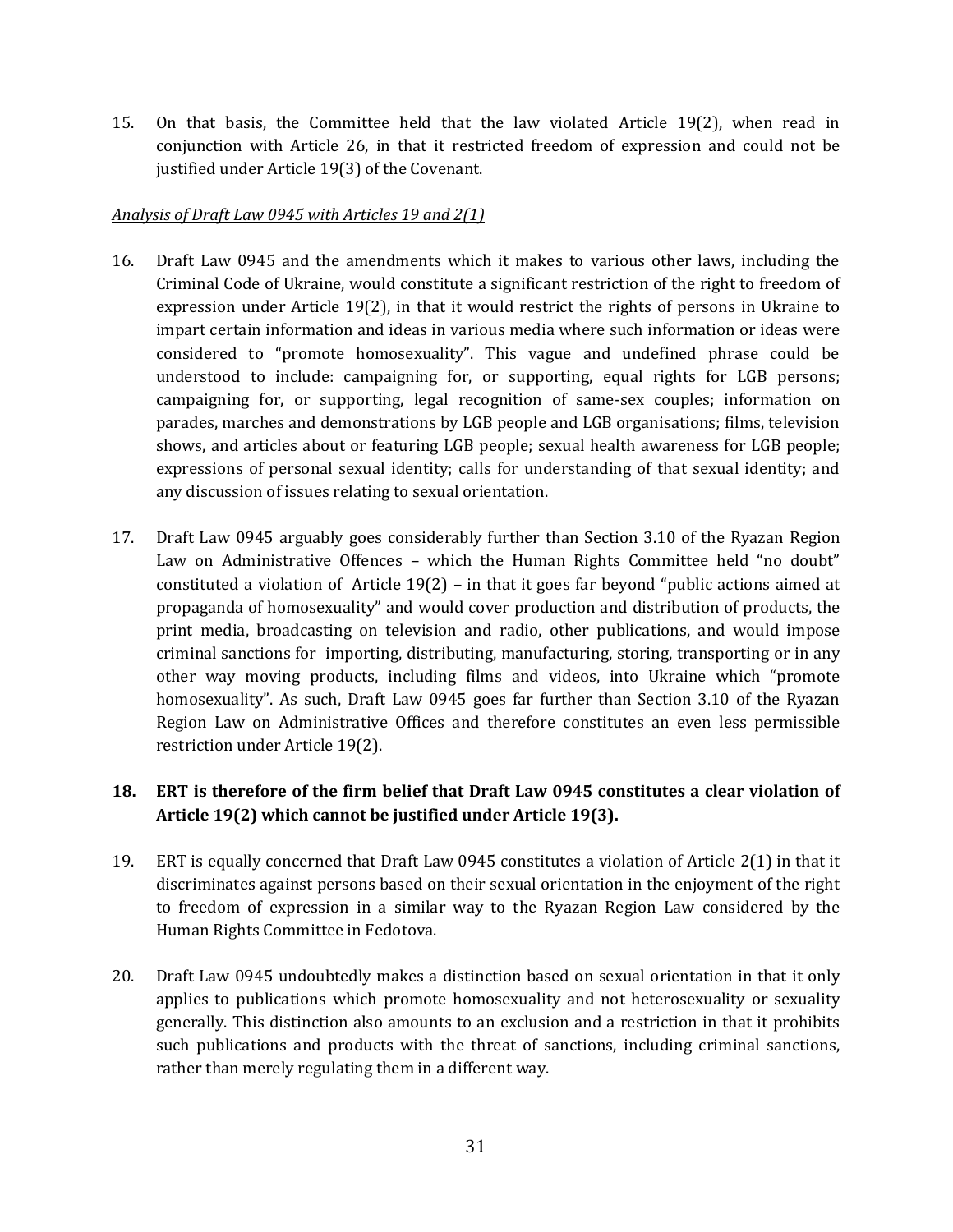- 21. As noted above at paragraph 6, the Human Rights Committee has made it clear that the prohibition on discrimination applies both to direct discrimination and indirect discrimination and has defined indirect discrimination as encompassing rules or measure which are neutral at face value but have detrimental effects which exclusively or disproportionately affect persons on prohibited grounds.<sup>74</sup>
- 22. Whether it is the purpose of Draft Law 0945 or not, the effect of Draft Law 0945 is to impair the enjoyment of the right to freedom of expression by all persons on an equal footing. Although Draft Law 0945 formally applies to all persons rather than just LGB persons, and could therefore be argued to be neutral at face value, it will inevitably have a disproportionate impact on LGB persons. It is self evident that LGB persons are more likely to wish to impart and publish information on LGB issues – whether this be campaigns for equal rights for LGB persons; information on parades, marches and demonstrations by LGB people and LGB organisations; or expressions of personal sexual identity – than non-LGB persons. Draft law 0945 will therefore have detrimental effects which disproportionately affect LGB persons, on the prohibited ground of sexual orientation.
- 23. Indeed, as the Human Rights Committee made clear in Fedotova, a law which prohibits "propaganda" or "promotion of homosexuality", as opposed to heterosexuality or sexuality generally, will be considered as constituting differential treatment on grounds of sexual orientation in and of itself.
- 24. Such differential treatment will only be justified if the criteria for such differentiation are reasonable and objective and if the aim is to achieve a purpose which is legitimate under the Covenant. The protection of the welfare of children – presented in the Draft Law's title and the Explanatory Notes as the reason for its introduction – is undoubtedly a legitimate aim under the Covenant. However, the proponents of Draft Law 0945 have not shown why restricting the ability of persons to undertake activities which could be interpreted as "promoting homosexuality" is necessary to protect the welfare of children. Indeed, Draft Law 0945 is in fact likely to harm the welfare of children and violate a number of provisions of the Convention on the Rights of the Child.
- 25. In *Fedotova*, the Human Rights Committee found that Russia had failed to show that a restriction on the right to freedom of expression in relation to "propaganda of homosexuality" among minors as opposed to propaganda of heterosexuality or sexuality generally was based on any reasonable and objective criteria. Furthermore, the Committee found no evidence whatsoever which would point to the existence of factors justifying the distinction based on sexual orientation. Given the close similarity between the nature and purpose of Draft Law 0945 and the Ryazan Region Law considered in Fedotova, the same concerns will be valid for the Draft Law.

<sup>74</sup> See above note 69, Para 10.2.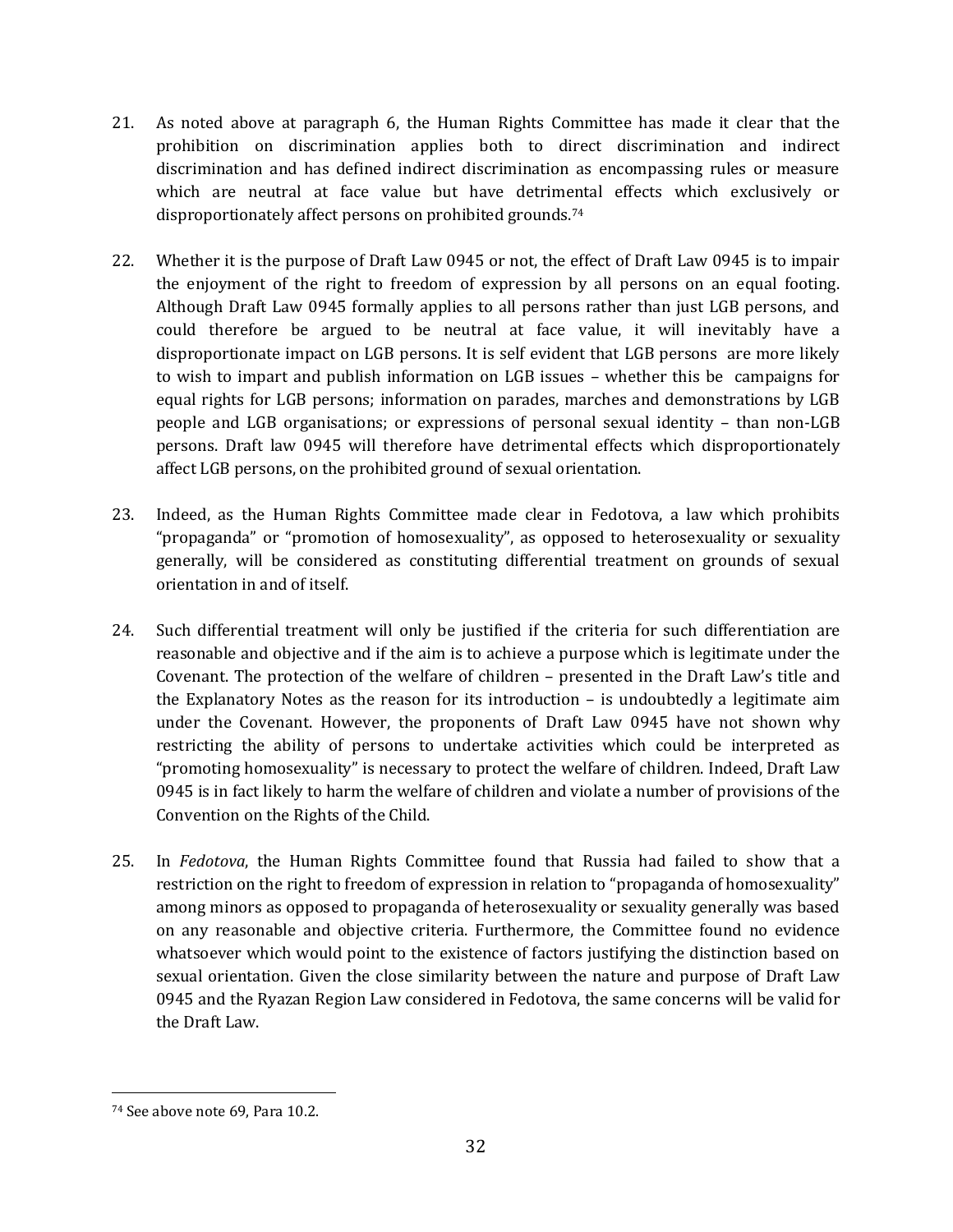26. A further argument put forward in the Explanatory Notes as a reason for the introduction of the Draft Law is that it is necessary to prevent the spread of HIV/AIDS. Yet Draft Law 0945 cannot be considered as a reasonable method to achieve this aim for a number of reasons. First, Draft Law 0945 would only apply to the promotion of homosexuality, whereas HIV/AIDS affects both homosexuals and heterosexuals. Second, the Draft Law is entirely free of any reference to education on sexual health, healthcare measures, the use of contraceptives or anything else which could reasonably be considered relevant to the spread of HIV/AIDS. Indeed, the United Nations Development Programme HIV/AIDS Group has explicitly condemned the Draft Law, stating:

> *The proposed legislation is also motivated by the assumption that media discussion of same-sex relations creates conditions conducive to the spread of HIV. There is no evidence to support this assumption. On the contrary, it has been asserted that censoring information and HIV/AIDS awareness activities presents a threat to the health and life of men who have sex with men and the wider population, and may only exacerbate the HIV prevalence. Discrimination on the basis of sexual orientation, as promoted by the proposed legislation, may hamper access to health care information and services, increasing the risk of contracting sexually transmitted infections, including HIV.*<sup>75</sup>

27. Draft Law 0945 therefore constitutes a discriminatory restriction of Article 19(2) taken in combination with Article 2(1) which cannot be justified and therefore amounts to a violation of both of those Articles.

### Article 26

 $\overline{a}$ 

28. Whereas Article 2(1) prohibits discrimination in the enjoyment of the rights contained within the Covenant, Article 26 provides a freestanding and autonomous right to non-discrimination. The Human Rights Committee has elaborated on what this means in practice in its General Comment No. 18:

> *[A]rticle 26 does not merely duplicate the guarantee already provided for in article 2 but provides in itself an autonomous right. It prohibits discrimination in law or in fact in any field regulated and protected by public authorities. Article 26 is therefore concerned with the obligations imposed on States parties in regard to their legislation and the application thereof. Thus, when legislation is adopted by a State party, it must comply*

<sup>75</sup> United Nations Development Programme, HIV/AIDS Group, *Law Amendments Banning the Promotion of Homosexuality, "On introduction of Changes to Certain Legislative Acts of Ukraine (regarding protection of children's rights on the safe information sphere)", Draft Law Initiative #8711, Frequently Asked Questions*, June 2012.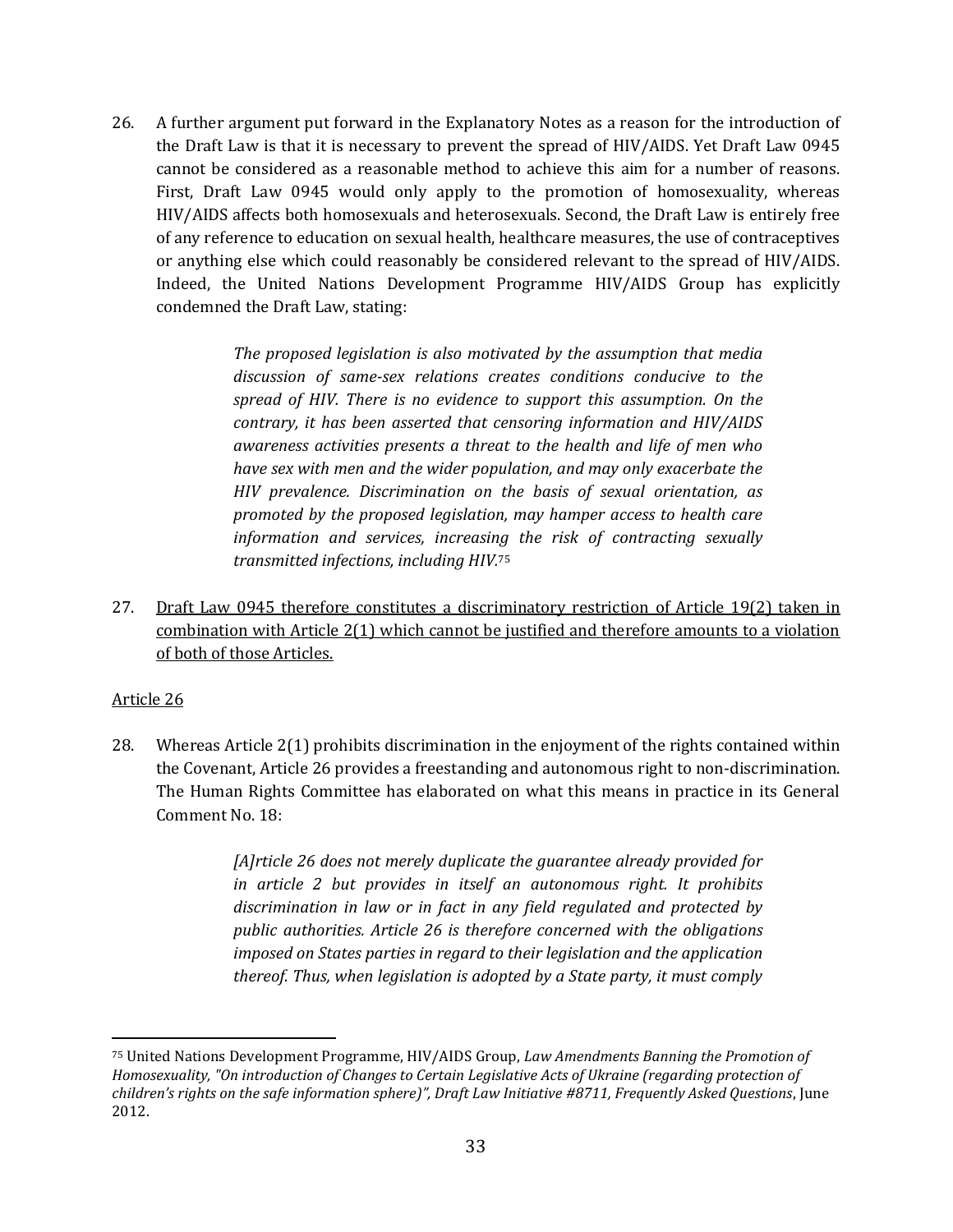*with the requirement of article 26 that its content should not be discriminatory.*<sup>76</sup>

29. As noted above in paragraph 7, the Human Rights Committee also provided in General Comment No. 18 the test by which differential treatment will not amount to unlawful discrimination: the criteria for the differential treatment must be "reasonable and objective" and "the aim [must be] to achieve a purpose which is legitimate under the Covenant".<sup>77</sup>

#### *Case Law: Irina Fedotova v Russian Federation*

- 30. In *Irina Fedotova v Russian Federation*, <sup>78</sup> the Human Rights Committee also analysed Section 3.10 of the Ryazan Region Law on Administrative Offences for its compatibility with Article 26. The Committee adopted the same reasoning as in relation to its compatibility with Article 19 and concluded that the differential treatment on grounds of sexual orientation could not be justified.
- 31. In respect of the first limb of the test to assess justification of the differential treatment, the Committee concluded that the Russian Federation

*(...) [had] not shown that a restriction on the right to freedom of expression in relation to "propaganda of homosexuality" – as opposed to propaganda of heterosexuality or sexuality generally – among minors is based on reasonable and objective criteria.<sup>79</sup>*

32. In respect of the second limb of the test, although the Committee accepted that protecting the welfare of children was a legitimate aim under the Convention, it concluded that the Russian Federation had failed to show why:

> *... it was necessary, for one of the legitimate purposes of article 19, paragraph 3, of the Covenant to restrict the author's right to freedom of expression on the basis of section 3.10 of the Ryazan Region Law, for expressing her sexual identity and seeking understanding for it, even if indeed, as argued by the State party, she intended to engage children in the discussion of issues related to homosexuality.*<sup>80</sup>

<sup>76</sup> See above, note 66, Para 12.

<sup>77</sup> Ibid., Para 13.

<sup>78</sup> See above, note 69.

<sup>79</sup> See above, note 69, Para 10.6.

<sup>80</sup> See above, note 69, Para 10.8.